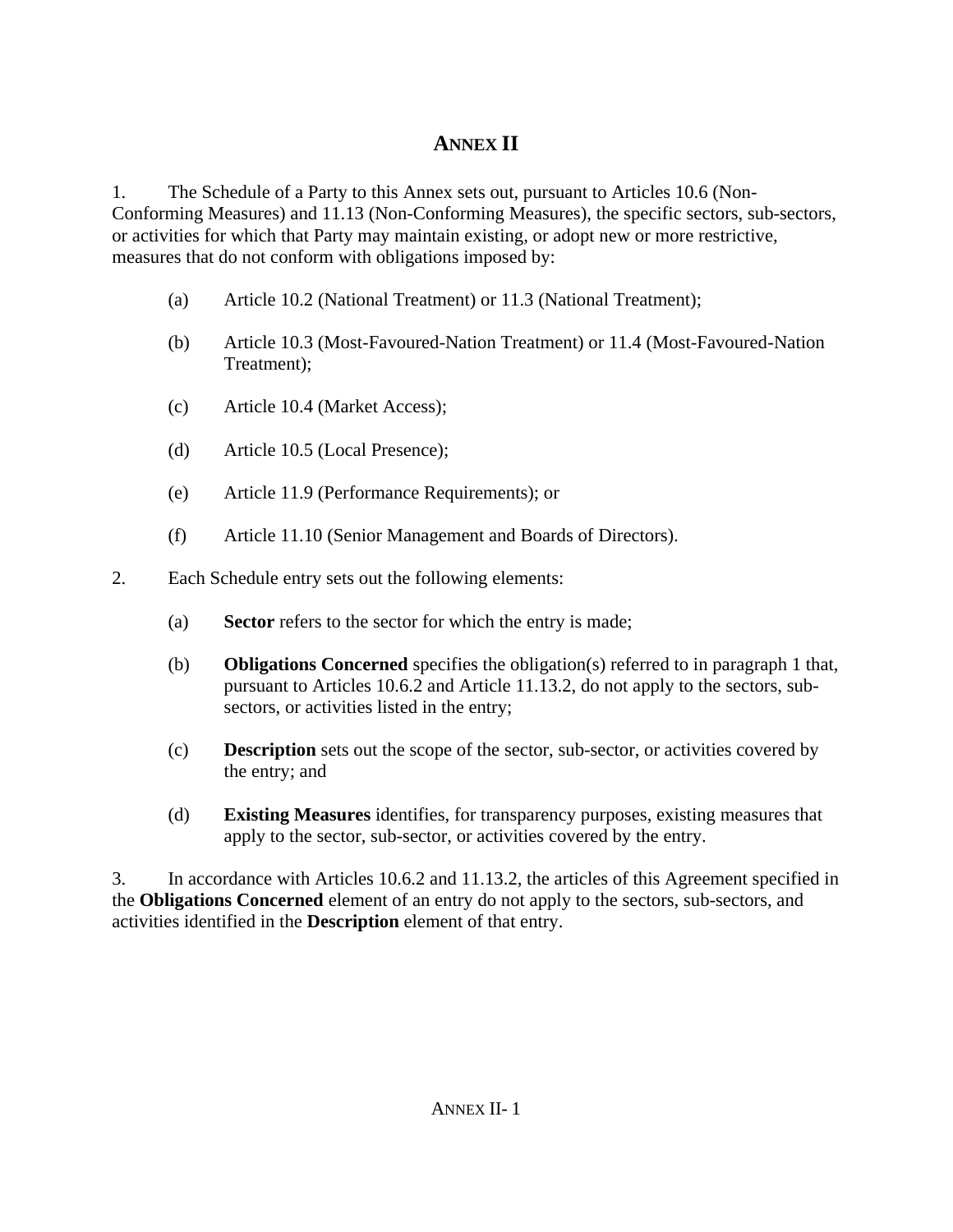## **ANNEX II SCHEDULE OF AUSTRALIA**

| Sector:                                 | All                                                                                                                                                                                                                                                                                                                                                           |
|-----------------------------------------|---------------------------------------------------------------------------------------------------------------------------------------------------------------------------------------------------------------------------------------------------------------------------------------------------------------------------------------------------------------|
| <b>Obligations</b><br><b>Concerned:</b> | National Treatment (Articles 10.2 and 11.3)<br>Market Access (Article 10.4)<br>Performance Requirements (Article 11.9)<br>Local Presence (Article 10.5)<br>Senior Management and Boards of Directors (Article 11.10)                                                                                                                                          |
| <b>Description:</b>                     | <b>Cross-Border Trade in Services and Investment</b>                                                                                                                                                                                                                                                                                                          |
|                                         | Australia reserves the right to adopt or maintain any measure<br>according preferences to any indigenous person or organisation<br>or providing for the favourable treatment of any indigenous<br>person or organisation in relation to the acquisition,<br>establishment, or operation of any commercial or industrial<br>undertaking in the service sector. |
|                                         | Australia reserves the right to adopt or maintain any measure<br>with respect to investment that accords preferences to any<br>indigenous person or organisation or provides for the favourable<br>treatment of any indigenous person or organisation.                                                                                                        |
|                                         | For the purpose of this entry, "indigenous person" means a<br>person of the Aboriginal race of Australia or a descendent of an<br>indigenous inhabitant of the Torres Strait Islands.                                                                                                                                                                         |
| <b>Existing</b><br><b>Measures:</b>     | Legislation and ministerial statements at all levels of government<br>including Australia's foreign investment policy and the Native<br>Title Act 1993.                                                                                                                                                                                                       |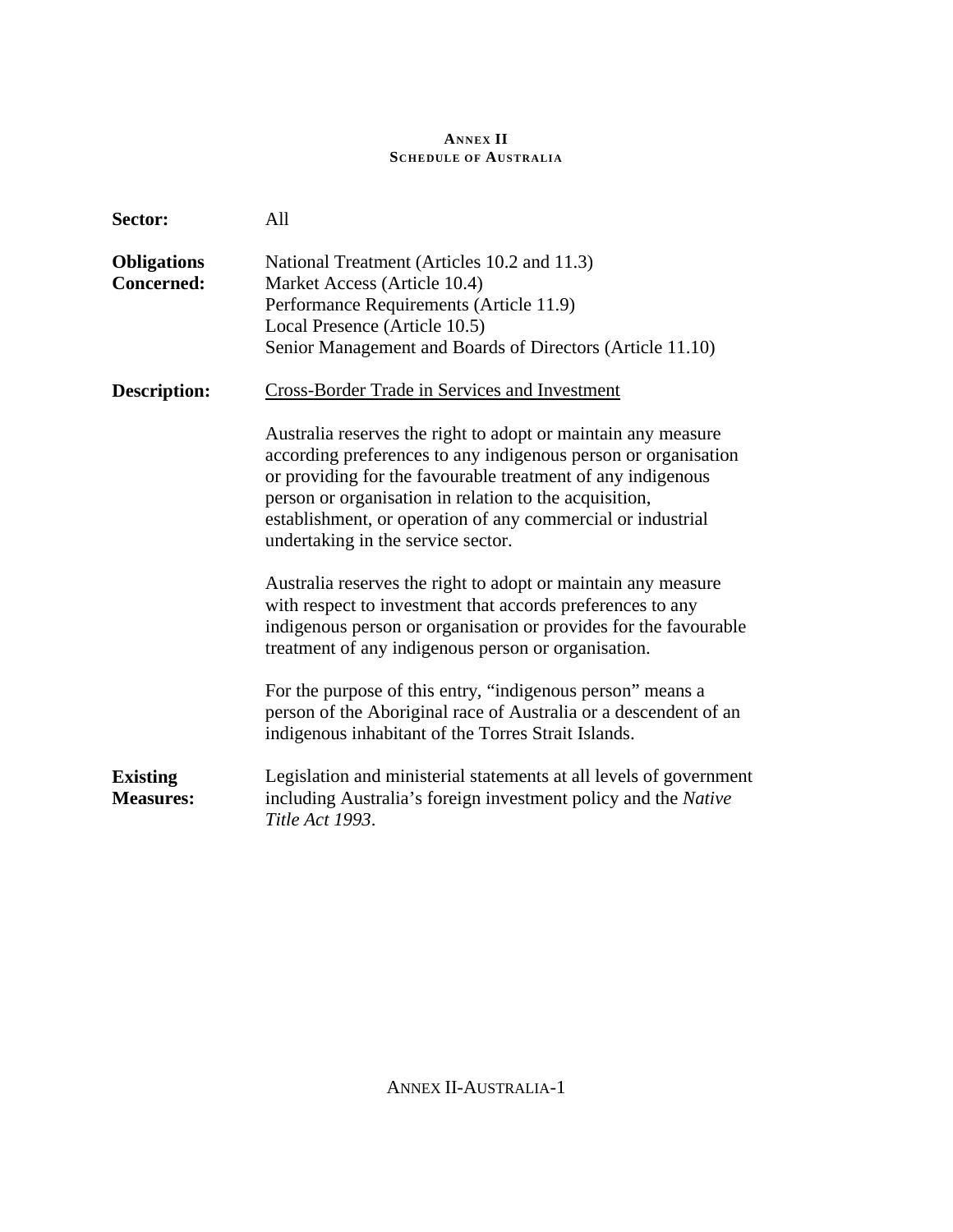| Sector:                                 | All                                                                                                                                                                                                                                                                                                                                                                                    |
|-----------------------------------------|----------------------------------------------------------------------------------------------------------------------------------------------------------------------------------------------------------------------------------------------------------------------------------------------------------------------------------------------------------------------------------------|
| <b>Obligations</b><br><b>Concerned:</b> | Market Access (Article 10.4)                                                                                                                                                                                                                                                                                                                                                           |
| <b>Description:</b>                     | <b>Cross-Border Trade in Services</b>                                                                                                                                                                                                                                                                                                                                                  |
|                                         | Australia reserves the right to adopt or maintain any measure with<br>respect to the supply of a service by a service supplier of the United<br>States, through presence of natural persons of the United States in the<br>territory of Australia,-that is not inconsistent with Australia's<br>obligations under Article XVI of the General Agreement on Trade in<br>Services (GATS). |
|                                         | Australia reserves the right to adopt or maintain any measure at the<br>regional level of government that is not inconsistent with Australia's<br>obligations under Article XVI of the GATS.                                                                                                                                                                                           |
|                                         |                                                                                                                                                                                                                                                                                                                                                                                        |

 $\overline{\phantom{a}}$ 

**Existing Measures:**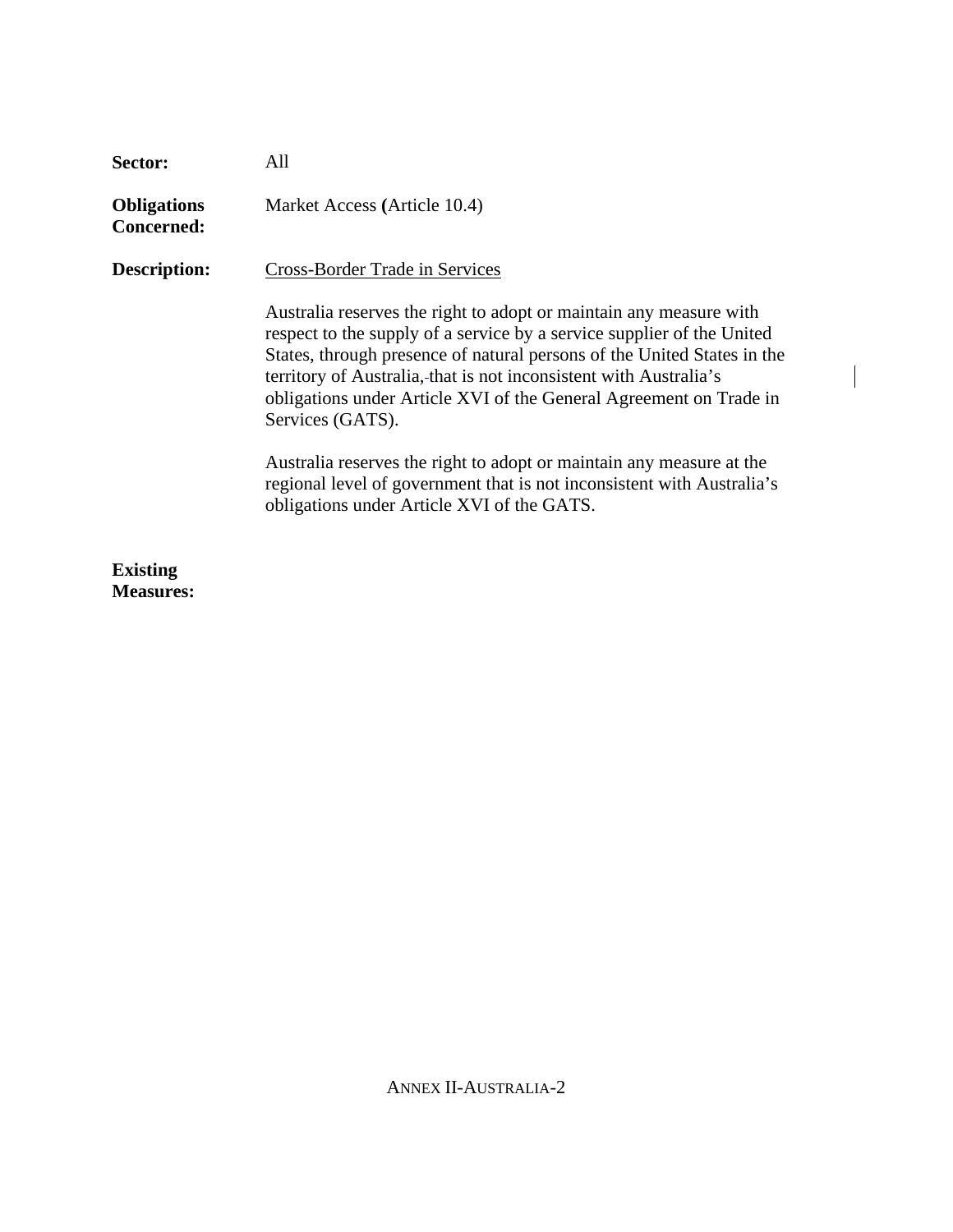| Sector:                                 | All                                                                                                                                                                                                                                                                                                                                                                                                     |
|-----------------------------------------|---------------------------------------------------------------------------------------------------------------------------------------------------------------------------------------------------------------------------------------------------------------------------------------------------------------------------------------------------------------------------------------------------------|
| <b>Obligations</b><br><b>Concerned:</b> | National Treatment (Article 11.3)<br>Performance Requirements (Article 11.9)                                                                                                                                                                                                                                                                                                                            |
| <b>Description:</b>                     | Investment                                                                                                                                                                                                                                                                                                                                                                                              |
|                                         | Australia reserves the right to adopt or maintain any measure<br>with respect to proposals by 'foreign persons' to invest in<br>Australian urban land <sup>1</sup> (including interests that arise via leases,<br>financing and profit sharing arrangements and the acquisition of<br>interests in urban land corporations and trusts), other than<br>developed non-residential commercial real estate. |
| <b>Existing</b><br><b>Measures:</b>     | Australia's foreign investment policy, which comprises the:                                                                                                                                                                                                                                                                                                                                             |
|                                         | Foreign Acquisitions and Takeovers Act 1975 (FATA);<br>$\bullet$                                                                                                                                                                                                                                                                                                                                        |
|                                         | Foreign Acquisitions and Takeovers Regulations 1989;                                                                                                                                                                                                                                                                                                                                                    |

and Ministerial statements.

<sup>&</sup>lt;sup>1</sup> **Australian urban land** means land situated in Australia that is not used wholly or exclusively for carrying on a business of primary production.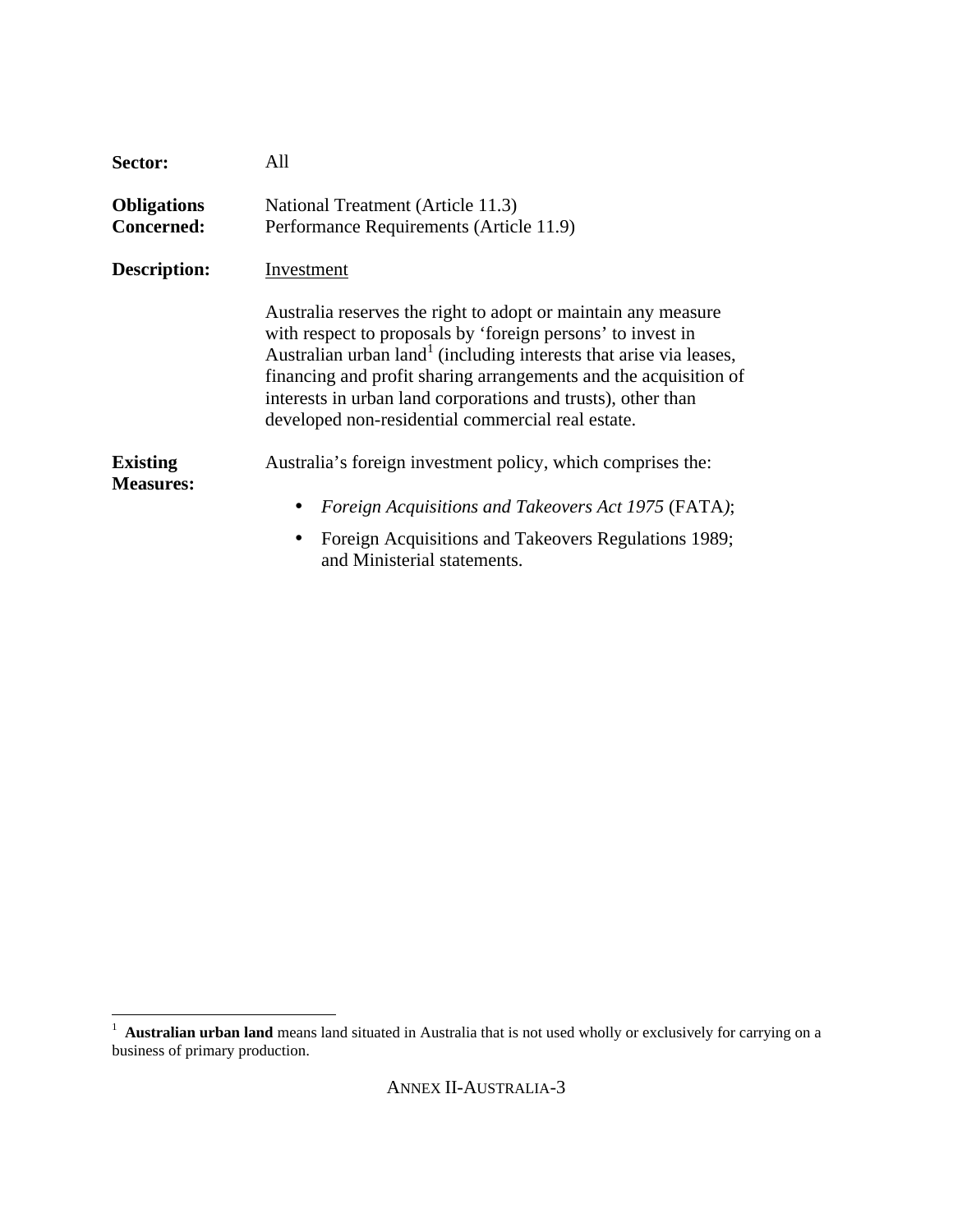| Sector:             | Social Services                                                                                                                                                                                                                                                                                                                                                                                                        |
|---------------------|------------------------------------------------------------------------------------------------------------------------------------------------------------------------------------------------------------------------------------------------------------------------------------------------------------------------------------------------------------------------------------------------------------------------|
| <b>Obligations</b>  | National Treatment (Articles 10.2 and 11.3)                                                                                                                                                                                                                                                                                                                                                                            |
| <b>Concerned:</b>   | Most-Favoured-Nation Treatment (Articles 10.3 and 11.4)<br>Local Presence (Article 10.5)<br>Performance Requirements (Article 11.9)<br>Senior Management and Boards of Directors (Article 11.10)<br>Market Access (Article 10.4)                                                                                                                                                                                       |
| <b>Description:</b> | Cross-Border Trade in Services and Investment                                                                                                                                                                                                                                                                                                                                                                          |
|                     | Australia reserves the right to adopt or maintain any measure<br>with respect to the provision of law enforcement and correctional<br>services, and the following services to the extent that they are<br>social services established or maintained for a public purpose:<br>income security or insurance, social security or insurance, social<br>welfare, public education, public training, health, and child care. |
| <b>Existing</b>     |                                                                                                                                                                                                                                                                                                                                                                                                                        |

**Measures:**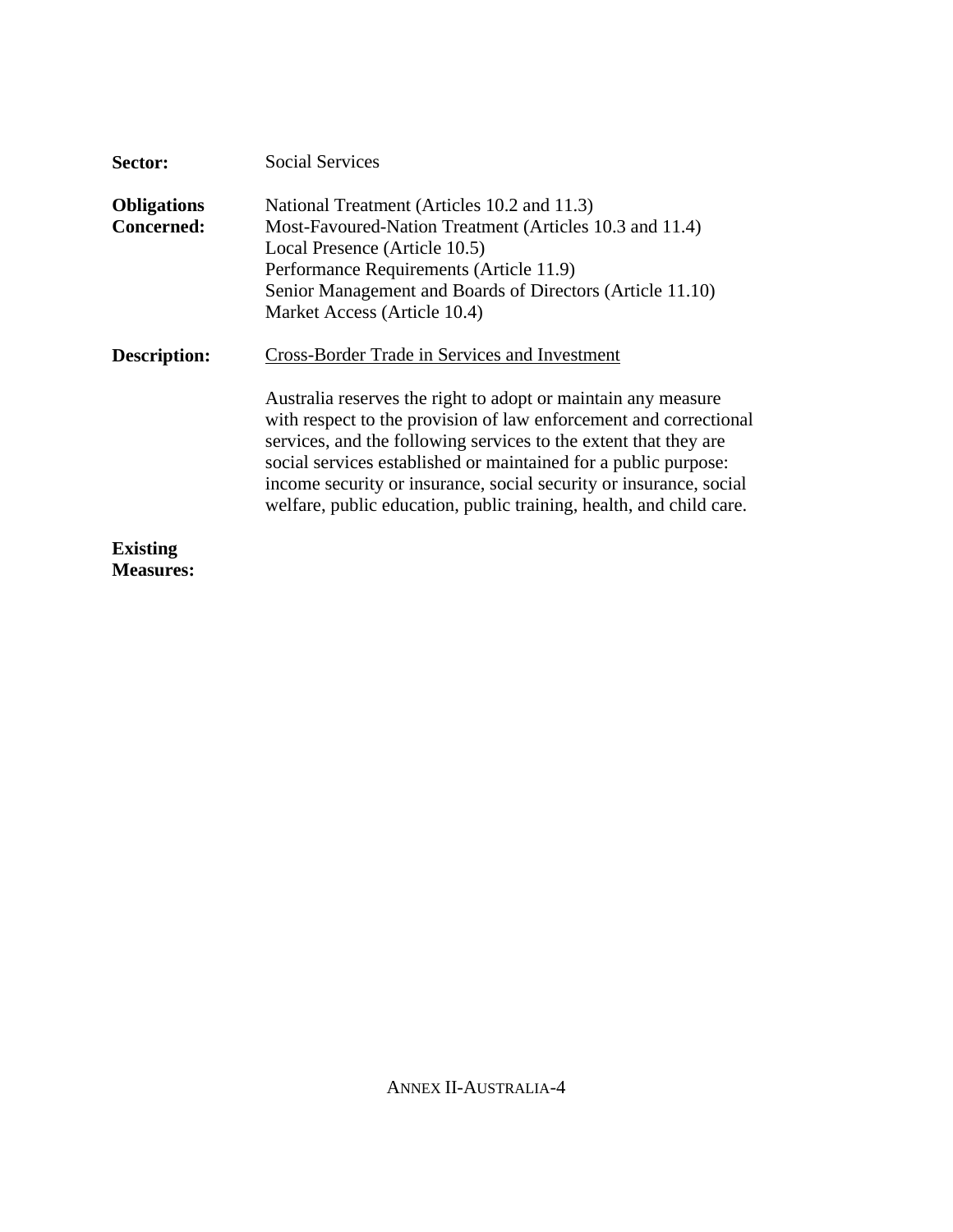| Sector:                                 | <b>Broadcasting and Audiovisual Services</b><br><b>Advertising Services</b><br>Live Performance <sup>2</sup>                                                                                                                                                                                                                                                                                                                                                                                                                                                                                                                                                                                                                                                                                                                                                  |
|-----------------------------------------|---------------------------------------------------------------------------------------------------------------------------------------------------------------------------------------------------------------------------------------------------------------------------------------------------------------------------------------------------------------------------------------------------------------------------------------------------------------------------------------------------------------------------------------------------------------------------------------------------------------------------------------------------------------------------------------------------------------------------------------------------------------------------------------------------------------------------------------------------------------|
| <b>Obligations</b><br><b>Concerned:</b> | National Treatment (Articles 10.2 and 11.3)<br>Market Access (Article 10.4)<br>Most-Favoured-Nation Treatment <sup>3</sup> (Articles 10.3 and 11.4)<br>Performance Requirements (Article 11.9)<br>Local Presence (Article $10.5$ ) <sup>4</sup>                                                                                                                                                                                                                                                                                                                                                                                                                                                                                                                                                                                                               |
| <b>Description:</b>                     | <b>Cross-Border Trade in Services and Investment</b><br>Australia reserves the right to adopt or maintain:<br>(a) Multichannelled free-to-air commercial television                                                                                                                                                                                                                                                                                                                                                                                                                                                                                                                                                                                                                                                                                           |
|                                         | broadcasting services<br>Transmission quotas for local content, where more than<br>one channel of programming is made available by a<br>provider of free-to-air commercial television broadcasting<br>services. Such quotas may not exceed 55 per cent of the<br>programming on an individual channel of a service<br>provider transmitted annually between 6:00a.m. and<br>midnight and may not be imposed on more than two<br>channels or 20 per cent of the total number of channels<br>(whichever is greater) made available by that provider.<br>No such transmission quotas shall be applied to more than<br>three channels of an individual service provider.<br>Subquotas for particular program formats (e.g. drama,<br>documentary, children's) may be applied within the<br>transmission quotas in a manner consistent with existing<br>standards. |
|                                         | Transmission quotas for local content in relation to<br>advertising, where more than one channel of<br>programming on a particular service is made available by<br>a service provider of free-to-air commercial television<br>broadcasting services. Such quotas may not exceed 80<br>per cent of the advertising time on an individual channel                                                                                                                                                                                                                                                                                                                                                                                                                                                                                                               |

 $\frac{1}{2}$  Applies only in respect of item (g).<br>  $\frac{1}{2}$  Applies only to the treatment as local content of New Zealand programs or productions.<br>  $\frac{1}{2}$  Applies only in respect of item (f)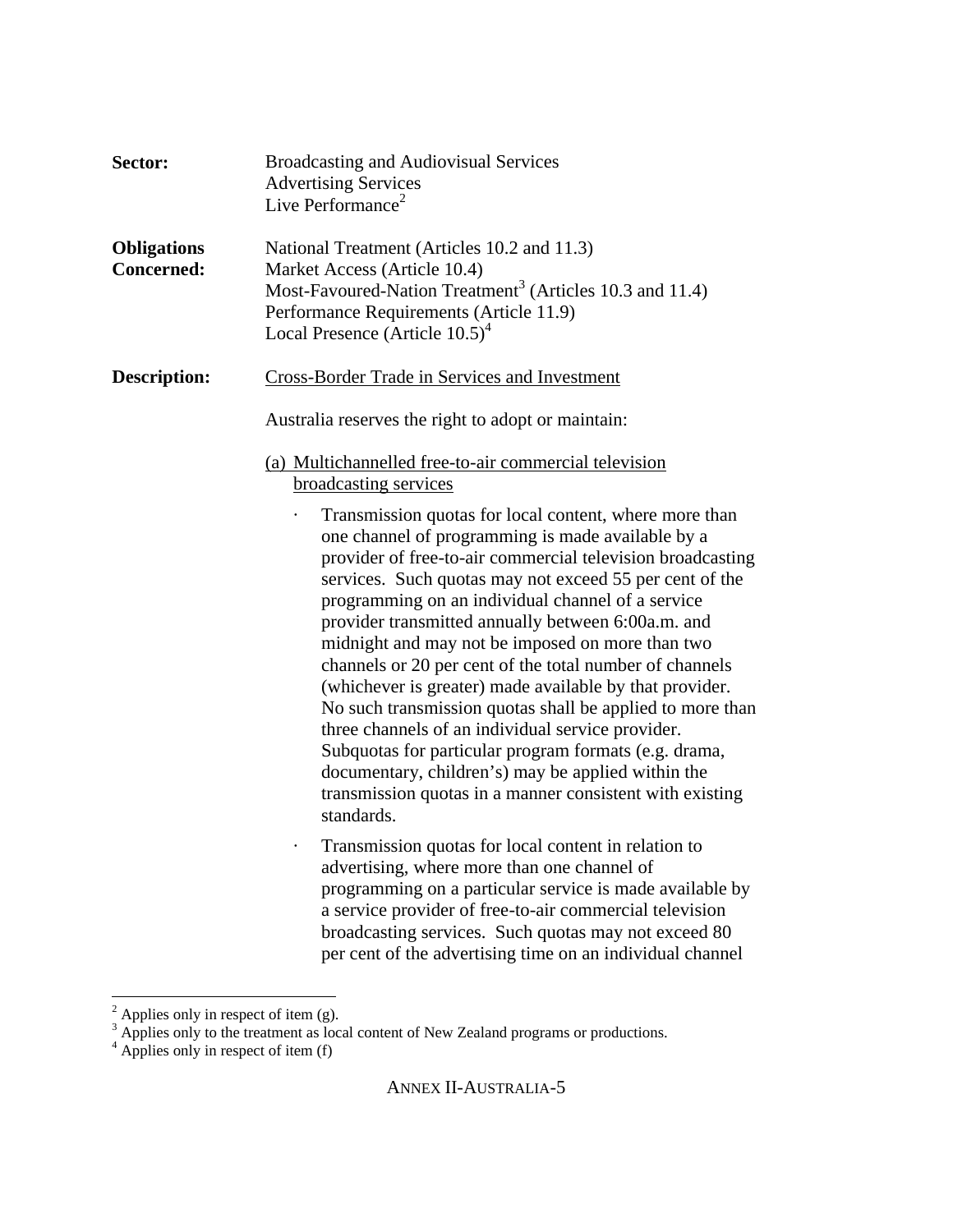of a service provider transmitted annually between 6:00a.m. and midnight and may not be imposed on more than three channels made available by that provider.

- (b) Free-to-air commercial television broadcasting services
	- · Requirements that, where a free-to-air commercial television channel subject to a transmission quota is rebroadcast over another transmission platform, the quota may be applied to the rebroadcast channel.
	- Requirements that, where a free-to-air commercial television broadcasting service provider moves a channel subject to a transmission quota to another transmission platform, the quota may be applied to that channel.

## (c) Subscription television broadcasting services

• ———Expenditure requirements for Australian production not exceeding 10 per cent of total program expenditure. Such requirements may be imposed on service providers making available services in the following program formats: the arts, children's, documentary, drama, and educational.<sup>5</sup>

Upon a finding by the Government of Australia that the expenditure requirement for the production of Australian drama is insufficient to meet its stated goal for such expenditure, this expenditure requirement may be increased up to a maximum level of 20 per cent. Such a finding shall be made through a transparent process that includes consultations with any affected parties including the United States. Any increase imposed shall be non-discriminatory and no more burdensome than necessary.

(d) Free-to-air radio broadcasting services

Transmission quotas for local content not exceeding 25 per cent of the programming (e.g. of musical items) on individual stations of a service provider transmitted annually between 6.00a.m. and midnight.

(e) Interactive audio and/or video services

 $\overline{a}$ 

Measures to ensure that, upon a finding by the Government of

 $<sup>5</sup>$  No one channel will be subject to an expenditure requirement for more than a single program format.</sup>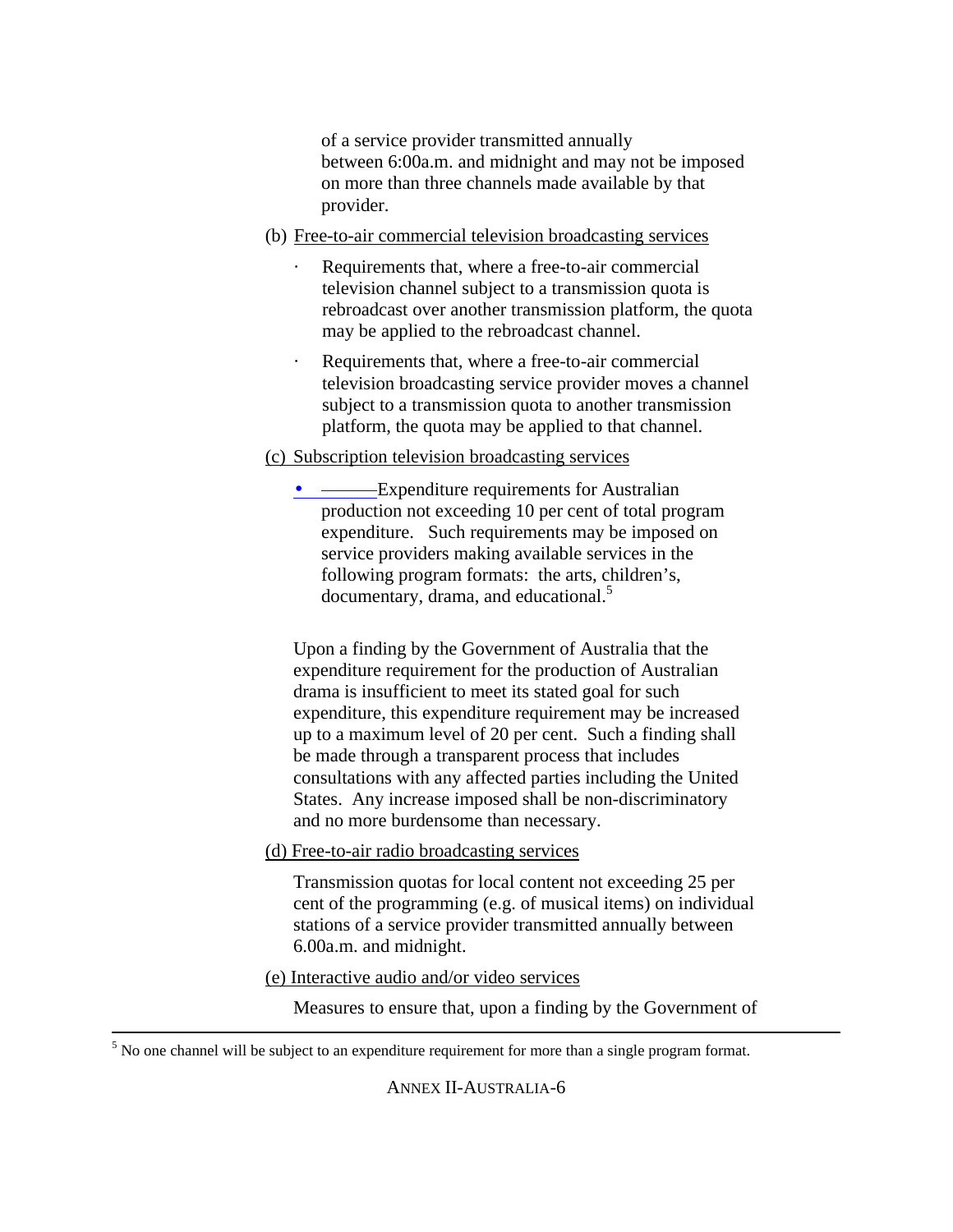Australia that Australian audiovisual content or genres thereof is not readily available to Australian consumers, access to such programming on interactive audio and/or video services is not unreasonably denied to Australian consumers. Any measures addressing such a situation will be implemented through a transparent process permitting participation by any affected parties, be based on objective criteria, be the minimum necessary, be no more trade restrictive than necessary, not be unreasonably burdensome, and be applied only to a service provided by an enterprise that carries on business activities in Australia in relation to the supply of that service.

(f) Spectrum and licensing

Measures inconsistent with Articles 10.4 with respect to spectrum management and licensing of broadcasting services as currently defined in the Broadcasting Services Act 1992, i.e., commercial broadcasting services, community broadcasting services, narrowcasting services and subscription broadcasting services.

Measures, as currently specified in the Broadcasting Services Act 1992, that restrict the eligibility for broadcasting services licenses to enterprises that are a specific legal type and/or are established in Australia or in an external territory.

(g) Subsidies or grants

Subsidies or grants for investment in Australian cultural activity where eligibility for the subsidy or grant is subject to local content or production requirements.

This entry does not apply to foreign investment restrictions in the broadcasting and audiovisual services sector.

**Existing Measures:** *Broadcasting Services Act 1992 Radiocommunications Act 1992 Income Tax Assessment Act 1936 Income Tax Assessment Act 1997 Australian Film Commission Act 1975* Broadcasting Services (Australian Content) Standard 1999 Television Program Standard 23 – Australian Content in Advertising Commercial Radio Codes of Practice and Guidelines Community Broadcasting Codes of Practice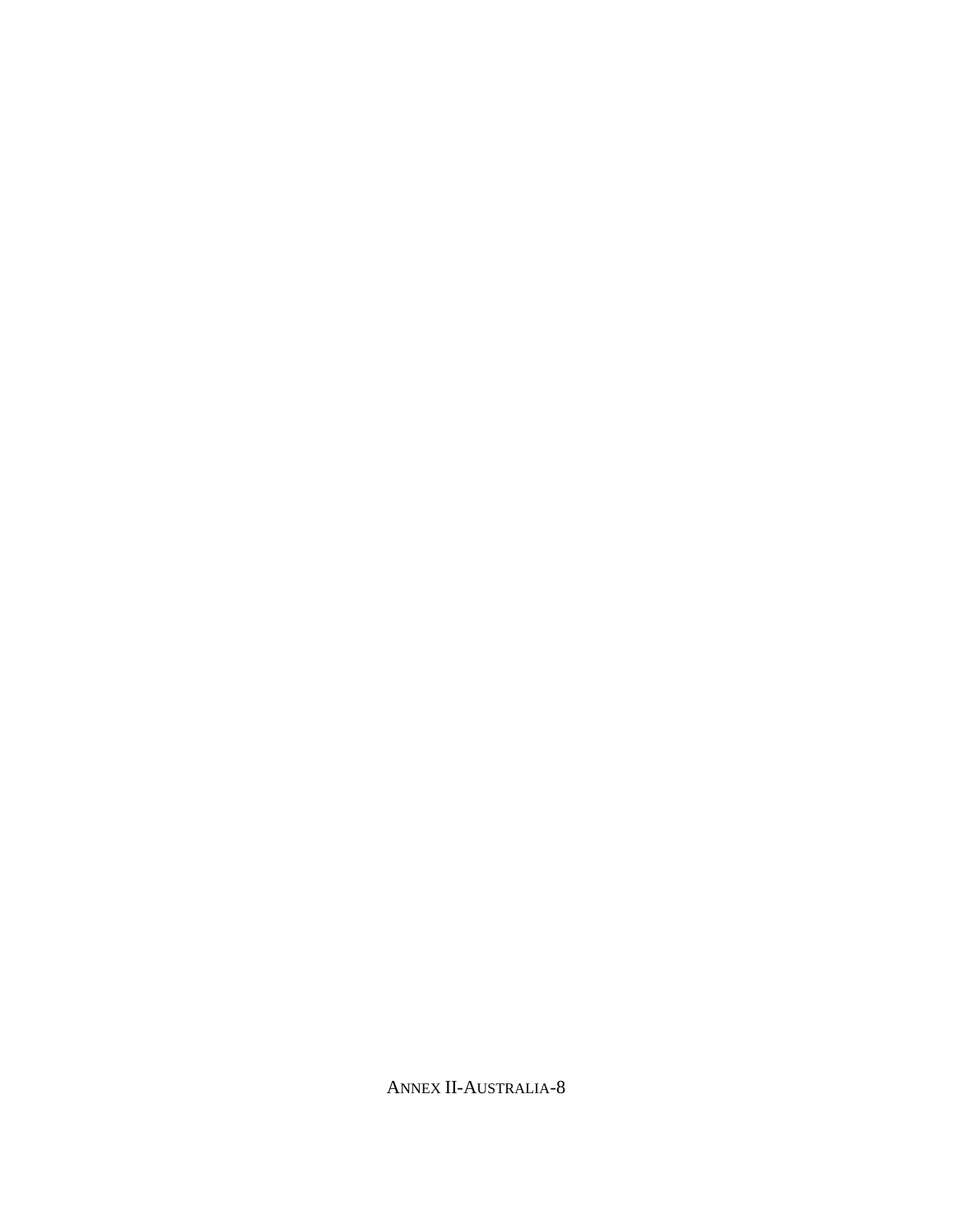| Sector:                                 | <b>Broadcasting and Audiovisual Services</b>                                                                                                                                                                                                                                                                                                                                              |
|-----------------------------------------|-------------------------------------------------------------------------------------------------------------------------------------------------------------------------------------------------------------------------------------------------------------------------------------------------------------------------------------------------------------------------------------------|
| <b>Obligations</b><br><b>Concerned:</b> | Most-Favoured-Nation Treatment (Article 10.3 and 11.4)<br>Performance Requirements (Article 11.9)                                                                                                                                                                                                                                                                                         |
| <b>Description:</b>                     | Cross-Border Trade in Services and Investment                                                                                                                                                                                                                                                                                                                                             |
|                                         | Australia reserves the right to adopt or maintain, under the<br>International Co-production Program, preferential co-production<br>arrangements for film and television productions. Official co-<br>production status, which may be granted to a co-production<br>produced under these co-production arrangements, confers<br>national treatment on works covered by these arrangements. |
| <b>Existing</b><br><b>Measures:</b>     | <b>International Co-production Program</b>                                                                                                                                                                                                                                                                                                                                                |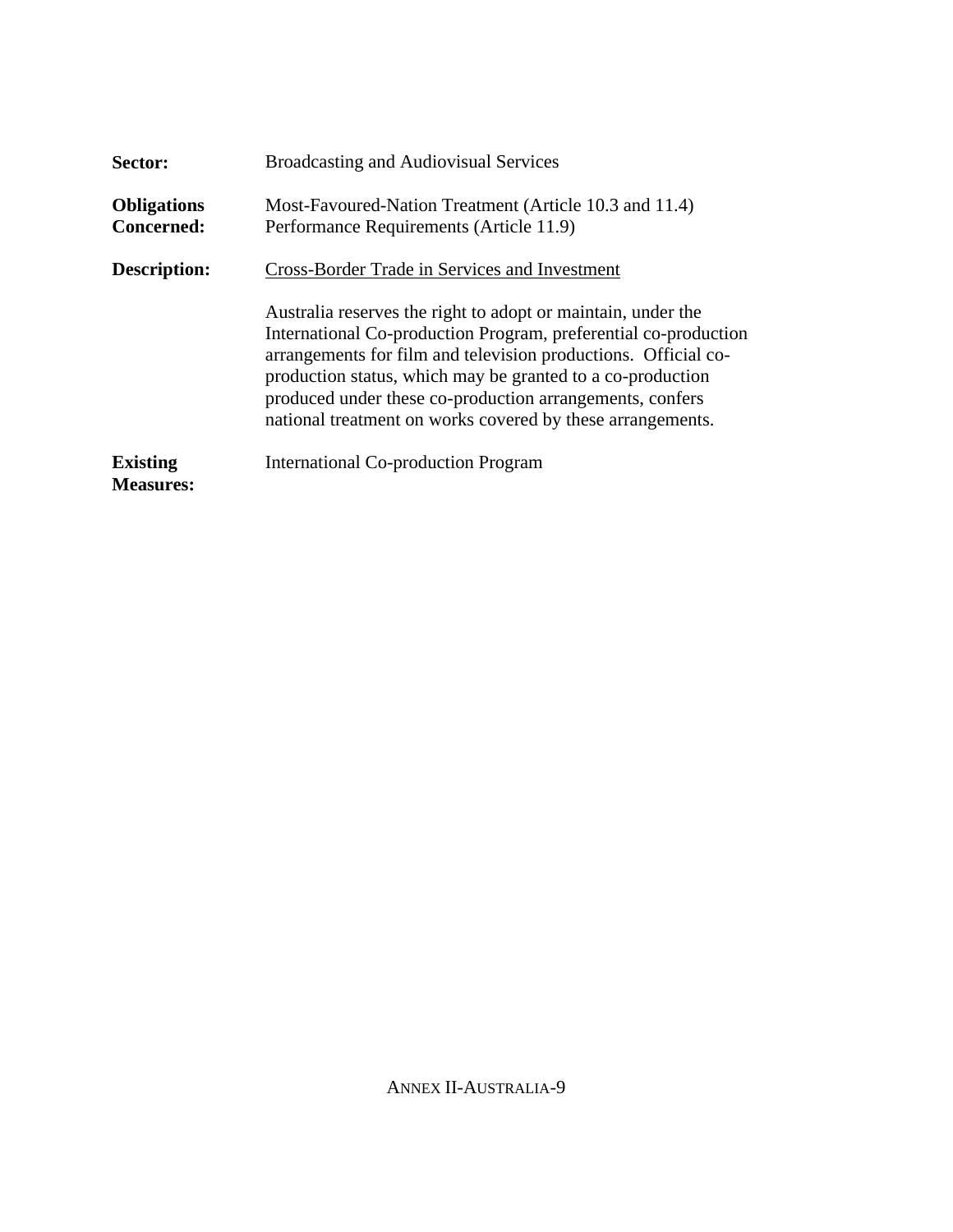| Sector:                          | <b>Distribution Services</b>                                                                                                                                                   |
|----------------------------------|--------------------------------------------------------------------------------------------------------------------------------------------------------------------------------|
| <b>Obligations</b><br>Concerned: | Market Access (Article 10.4)                                                                                                                                                   |
| Description:                     | Cross-Border Trade in Services                                                                                                                                                 |
|                                  | Australia reserves the right to adopt or maintain any measure<br>with respect to wholesale and retail trade services of tobacco<br>products, alcoholic beverages, or firearms. |
| <b>Existing</b>                  |                                                                                                                                                                                |
| <b>Measures:</b>                 |                                                                                                                                                                                |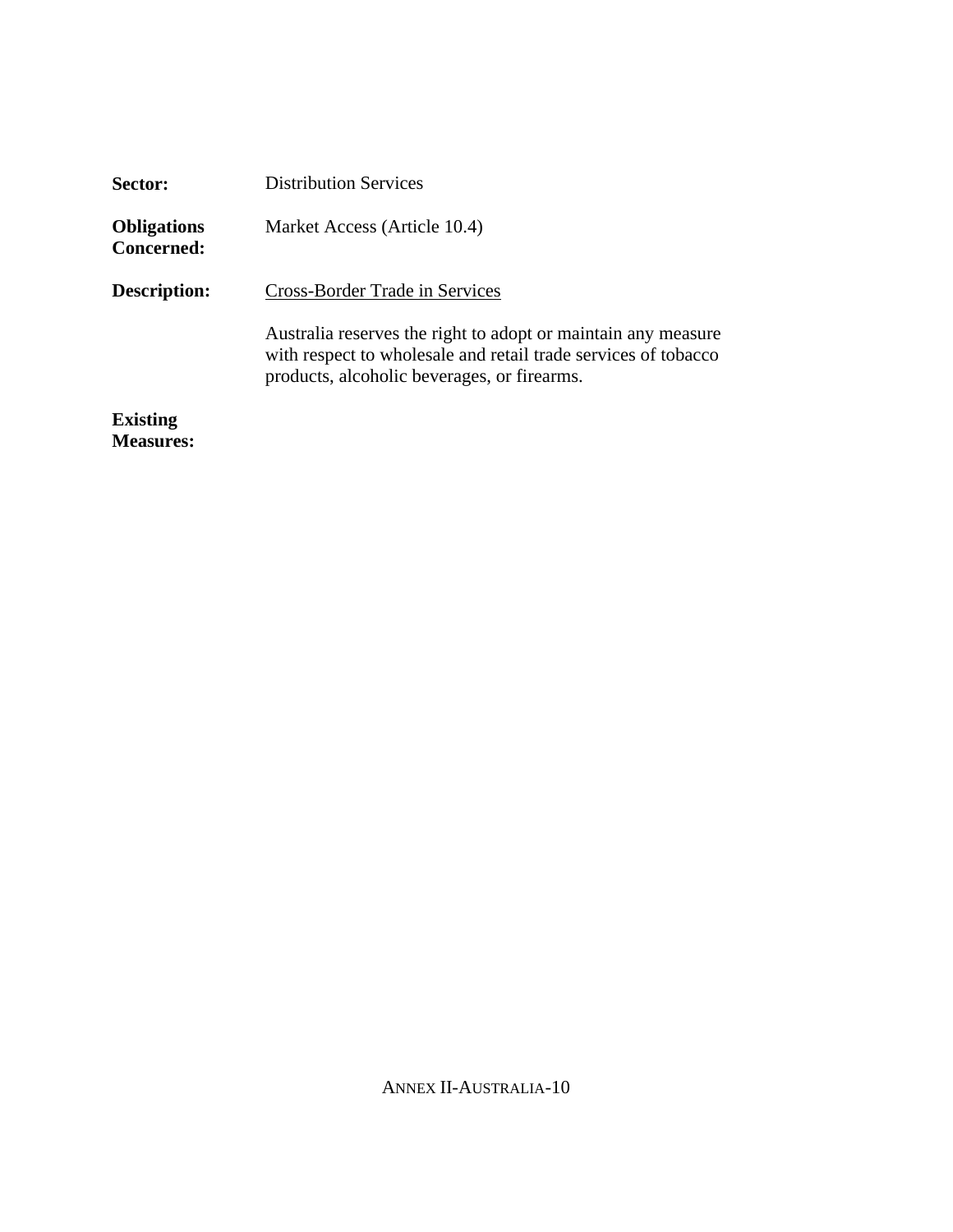| Sector:            | <b>Education Services</b>                                                                           |
|--------------------|-----------------------------------------------------------------------------------------------------|
| <b>Obligations</b> | National Treatment (Articles 10.2 and 11.3)                                                         |
| <b>Concerned:</b>  | Market Access (Article 10.4)<br>Local Presence (Article 10.5)                                       |
|                    | Senior Management and Boards of Directors (Article 11.10)                                           |
|                    | Performance Requirements (Article 11.9)                                                             |
| Description:       | Cross-Border Trade in Services and Investment                                                       |
|                    | Australia reserves the right to adopt or maintain any measure<br>with respect to primary education. |
| <b>Existing</b>    |                                                                                                     |

**Measures:**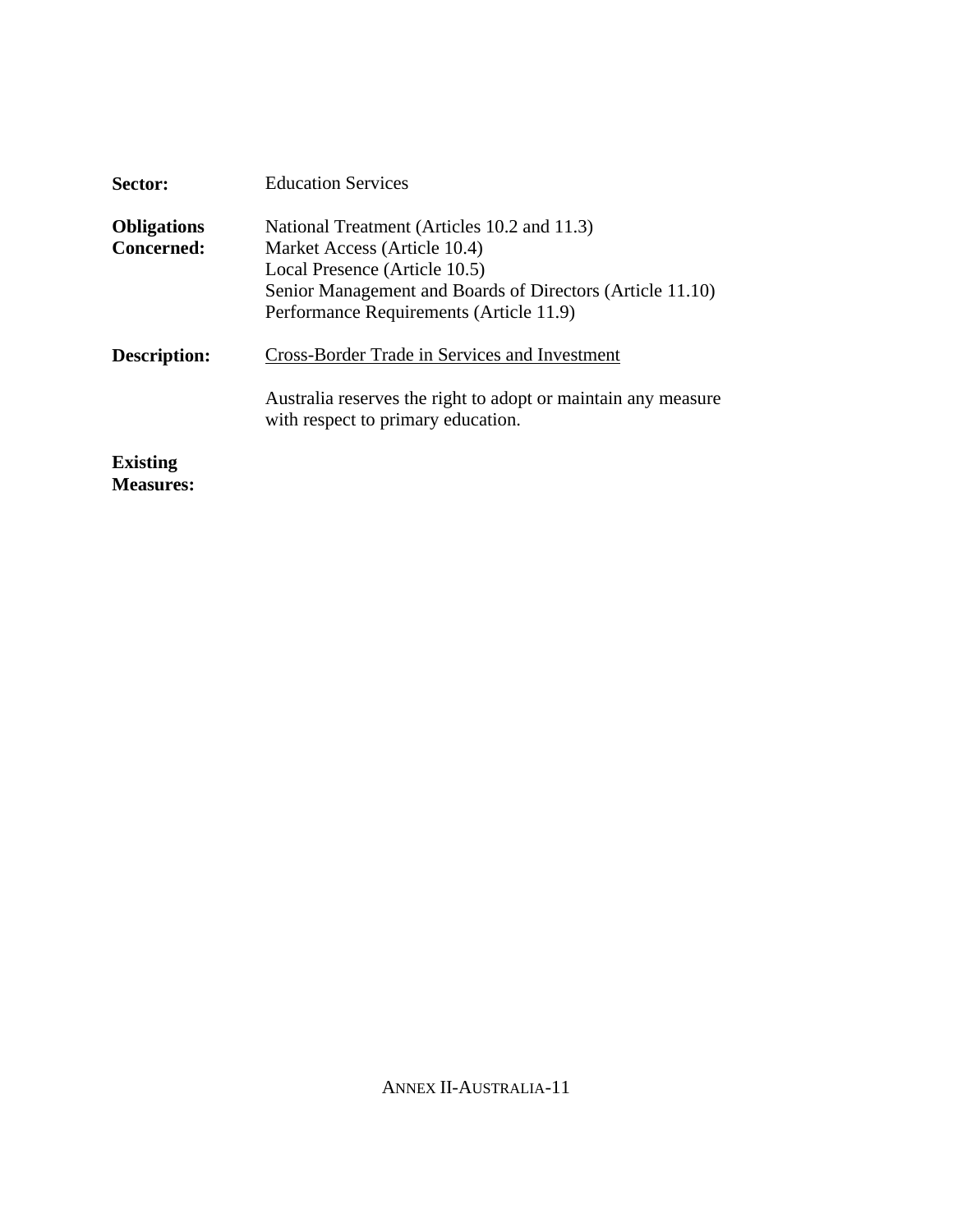| Sector:                                 | Maritime                                                                                                                   |
|-----------------------------------------|----------------------------------------------------------------------------------------------------------------------------|
| <b>Obligations</b><br><b>Concerned:</b> | National Treatment (Article 11.3)                                                                                          |
| <b>Description:</b>                     | Investment                                                                                                                 |
|                                         | Australia reserves the right to adopt or maintain any measure<br>with respect to the registration of vessels in Australia. |
| $E = 1.4$                               |                                                                                                                            |

**Existing Measures:**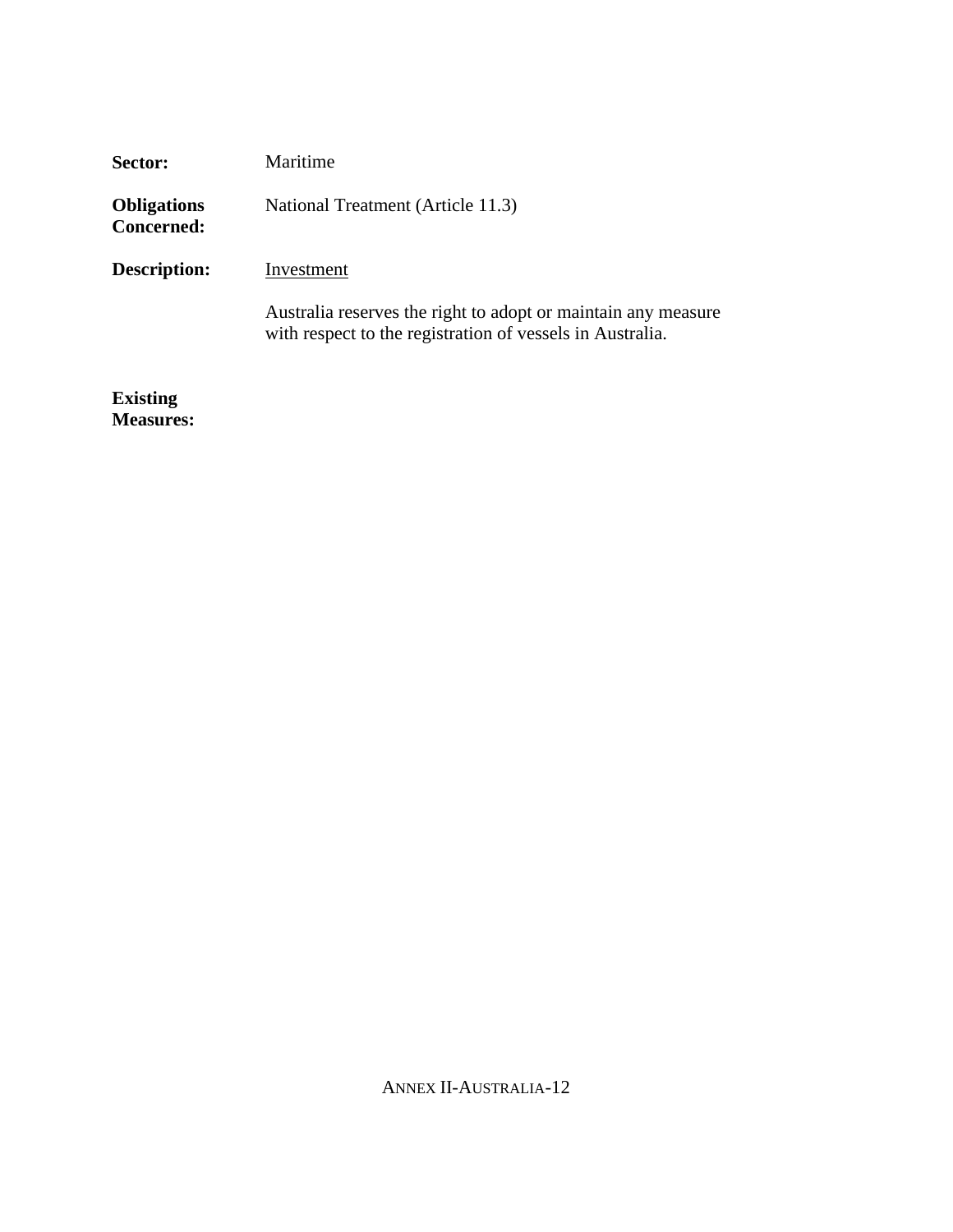| Sector:            | <b>Maritime Transport</b>                                                                                                                                    |
|--------------------|--------------------------------------------------------------------------------------------------------------------------------------------------------------|
| <b>Obligations</b> | National Treatment (Articles 10.2 and 11.3)                                                                                                                  |
| <b>Concerned:</b>  | Local Presence (Article 10.5)                                                                                                                                |
|                    | Market Access (Article 10.4)                                                                                                                                 |
|                    | Performance Requirements (Article 11.9)                                                                                                                      |
|                    | Senior Management and Boards of Directors (Article 11.10)                                                                                                    |
| Description:       | Cross-Border Trade in Services and Investment                                                                                                                |
|                    | Australia reserves the right to adopt or maintain any measure<br>with respect to maritime cabotage services and offshore transport<br>services. <sup>6</sup> |
|                    |                                                                                                                                                              |

**Existing Measures:**

 6 For the purposes of this entry, **cabotage** means the transportation of passengers or goods between a port located in Australia and another port located in Australia and traffic originating and terminating in the same port located in Australia.

**Offshore transport** means shipping services involving the transportation of passengers or goods between a port located in Australia and any location associated with or incidental to the exploration or exploitation of natural resources of the continental shelf of Australia, the seabed of the Australian coastal sea, and the subsoil of that seabed.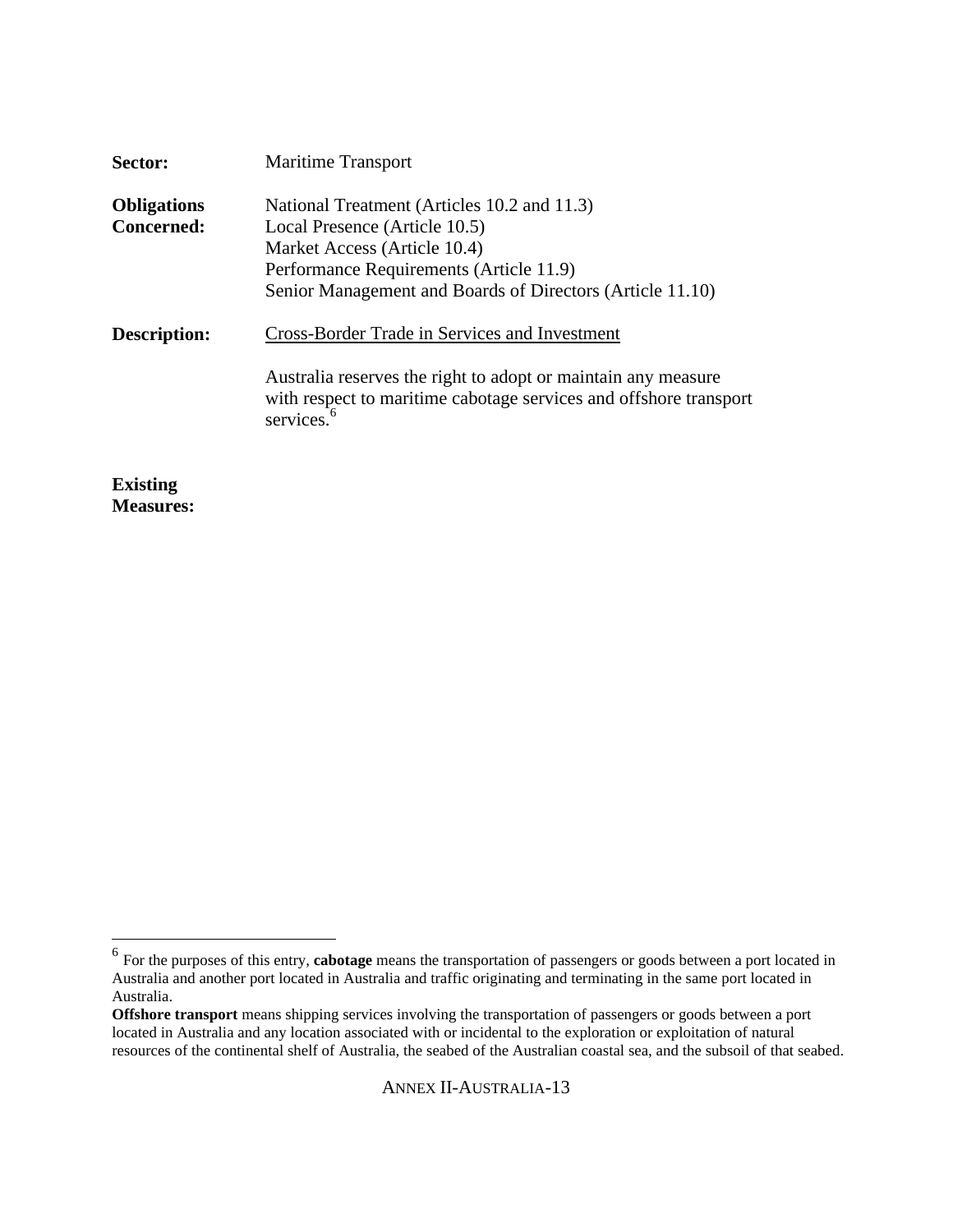| Sector:                                 | Transport                                                                                                               |
|-----------------------------------------|-------------------------------------------------------------------------------------------------------------------------|
| <b>Obligations</b><br><b>Concerned:</b> | National Treatment (Article 11.3)<br>Senior Management and Boards of Directors (Article 11.10)                          |
| <b>Description:</b>                     | Investment                                                                                                              |
|                                         | Australia reserves the right to adopt or maintain any measure<br>with respect to investment in federal leased airports. |
| <b>Existing Measures:</b>               | Airports Act 1996<br>Airports (Ownership-Interests in Shares) Regulations 1996<br><b>Airports Regulations 1997</b>      |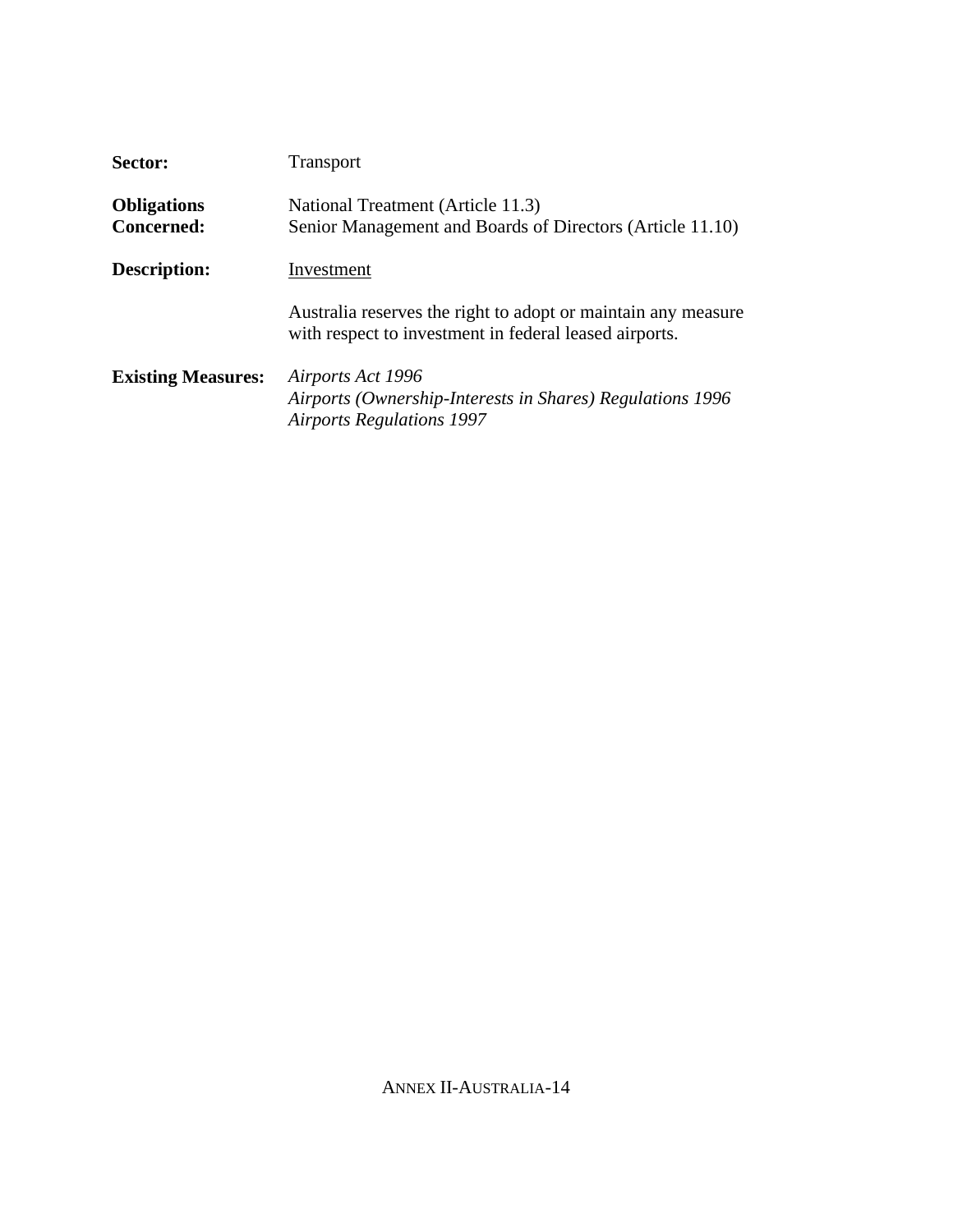| Sector:                                 | All                                                                                                                                                                                                                                                                                                                  |
|-----------------------------------------|----------------------------------------------------------------------------------------------------------------------------------------------------------------------------------------------------------------------------------------------------------------------------------------------------------------------|
| <b>Obligations</b><br><b>Concerned:</b> | Most-Favoured-Nation Treatment (Article 10.3 and 11.4)                                                                                                                                                                                                                                                               |
| <b>Description:</b>                     | <b>Cross-Border Trade in Services and Investment</b>                                                                                                                                                                                                                                                                 |
|                                         | Australia reserves the right to adopt or maintain any measure that<br>accords more favourable treatment to the service suppliers or<br>investors of non-Parties under any bilateral or multilateral<br>international agreement in force or signed prior to the date of<br>entry into force of this Agreement.        |
|                                         | Australia reserves the right to adopt or maintain any measure that<br>accords more favourable treatment to the service suppliers or<br>investors of non-Parties under any bilateral or multilateral<br>international agreement in force or signed after the date of entry<br>into force of this Agreement involving: |
|                                         | (a) aviation;                                                                                                                                                                                                                                                                                                        |
|                                         | (b) fisheries; or                                                                                                                                                                                                                                                                                                    |
|                                         | (c) maritime matters, including salvage.                                                                                                                                                                                                                                                                             |
|                                         |                                                                                                                                                                                                                                                                                                                      |

**Existing Measures:**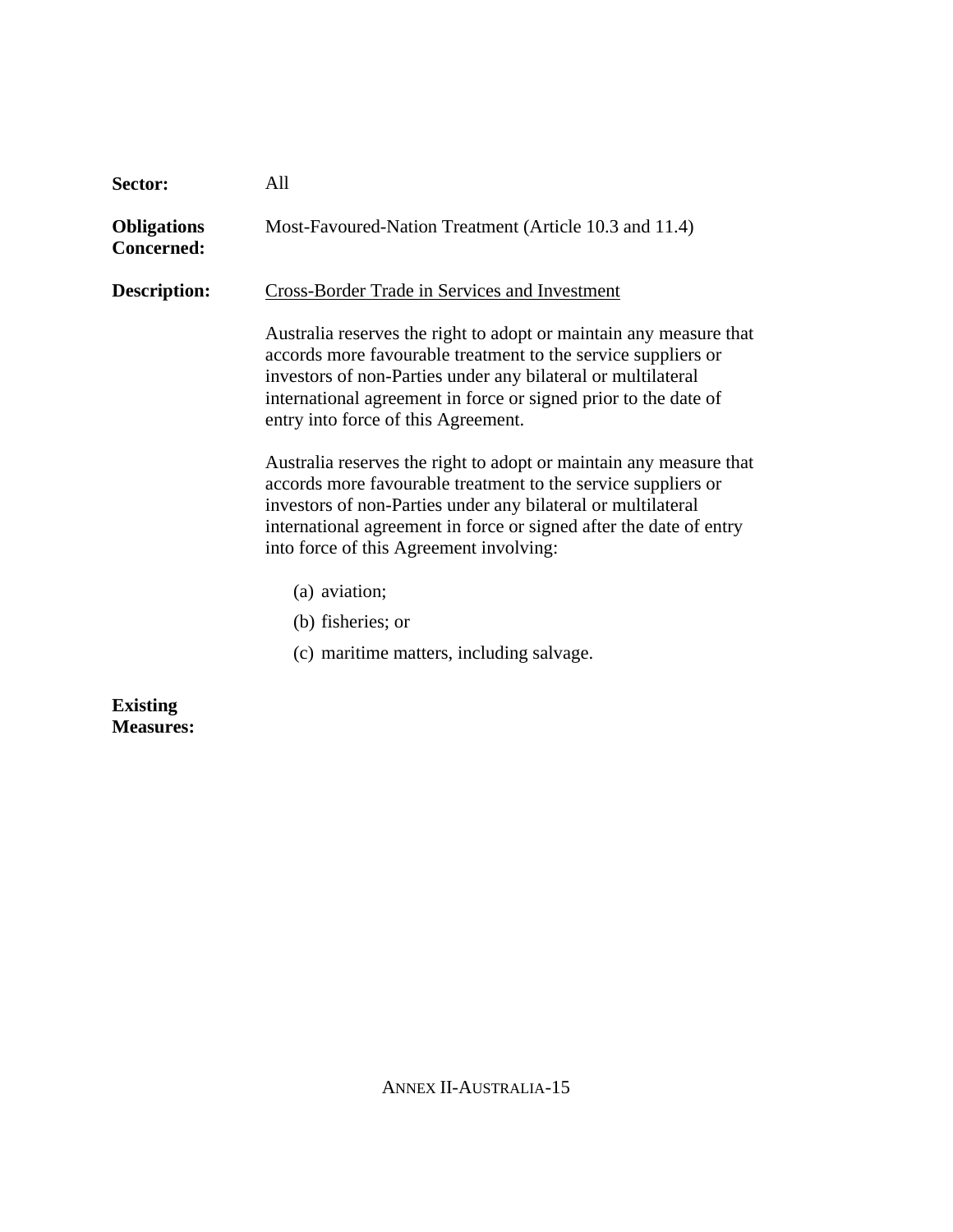## **ANNEX II SCHEDULE OF UNITED STATES**

| Sector:                       | Communications                                                                                                                                                                                                                                                                                                                                                                                                                                                                                            |  |
|-------------------------------|-----------------------------------------------------------------------------------------------------------------------------------------------------------------------------------------------------------------------------------------------------------------------------------------------------------------------------------------------------------------------------------------------------------------------------------------------------------------------------------------------------------|--|
| <b>Obligations Concerned:</b> | Most-Favored-Nation Treatment (Articles 10.3 and 11.4)                                                                                                                                                                                                                                                                                                                                                                                                                                                    |  |
| Description:                  | <b>Cross-Border Trade in Services and Investment</b>                                                                                                                                                                                                                                                                                                                                                                                                                                                      |  |
|                               | The United States reserves the right to adopt or maintain any<br>measure that accords differential treatment to persons of other<br>countries due to application of reciprocity measures or through<br>international agreements involving sharing of the radio spectrum,<br>guaranteeing market access, or national treatment with respect to<br>the one-way satellite transmission of direct-to-home (DTH) and<br>direct broadcasting satellite (DBS) television services and digital<br>audio services. |  |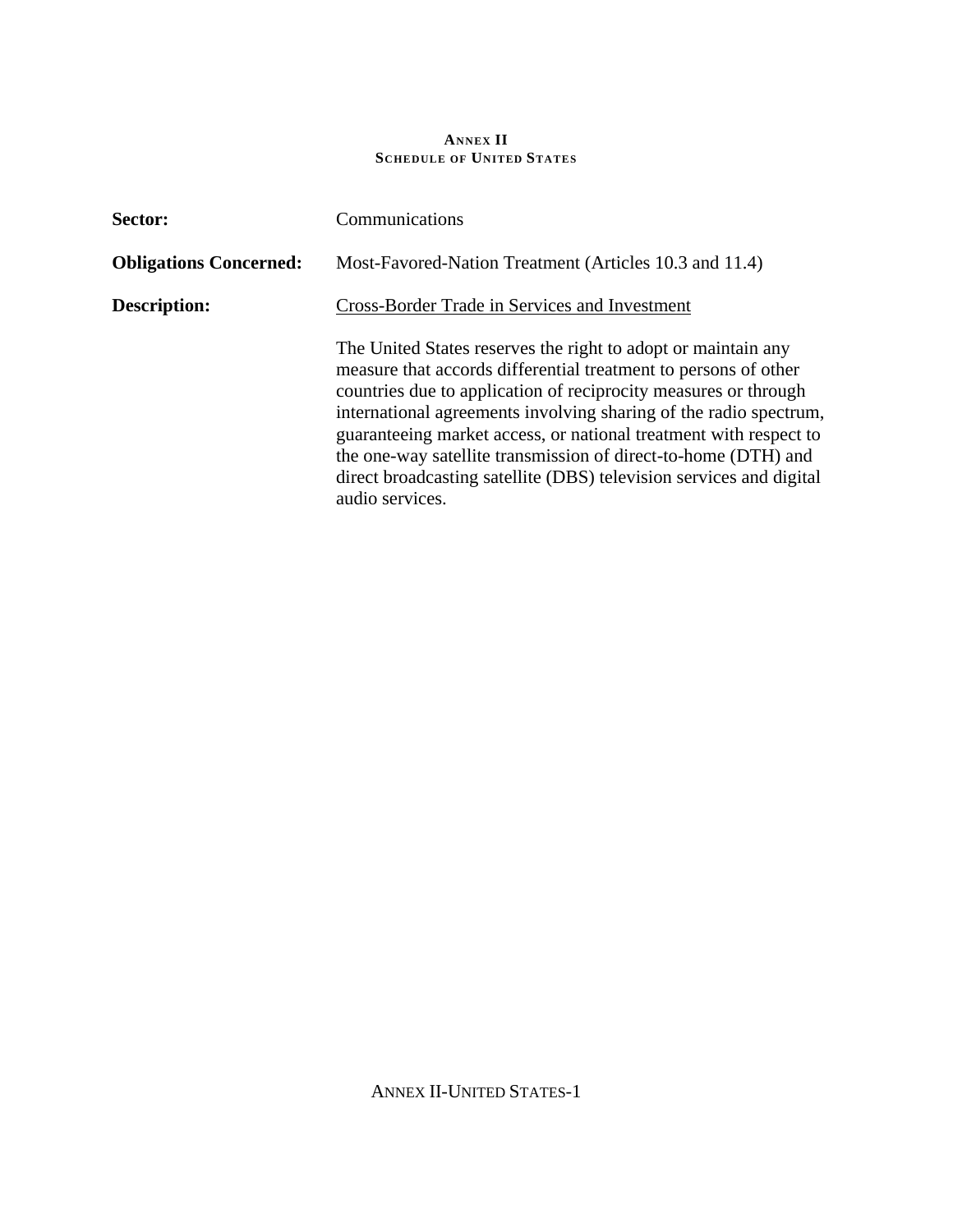| Sector:                       | <b>Communications - Cable Television</b>                                                                                                                                                                                                                                                    |
|-------------------------------|---------------------------------------------------------------------------------------------------------------------------------------------------------------------------------------------------------------------------------------------------------------------------------------------|
| <b>Obligations Concerned:</b> | National Treatment (Article 11.3)<br>Most-Favored-Nation Treatment (Article 11.4)<br>Senior Management and Boards of Directors (Article 11.10)                                                                                                                                              |
| <b>Description:</b>           | Investment                                                                                                                                                                                                                                                                                  |
|                               | The United States reserves the right to adopt or maintain any<br>measure that accords equivalent treatment to persons of any<br>country that limits ownership by persons of the United States in an<br>enterprise engaged in the operation of a cable television system in<br>that country. |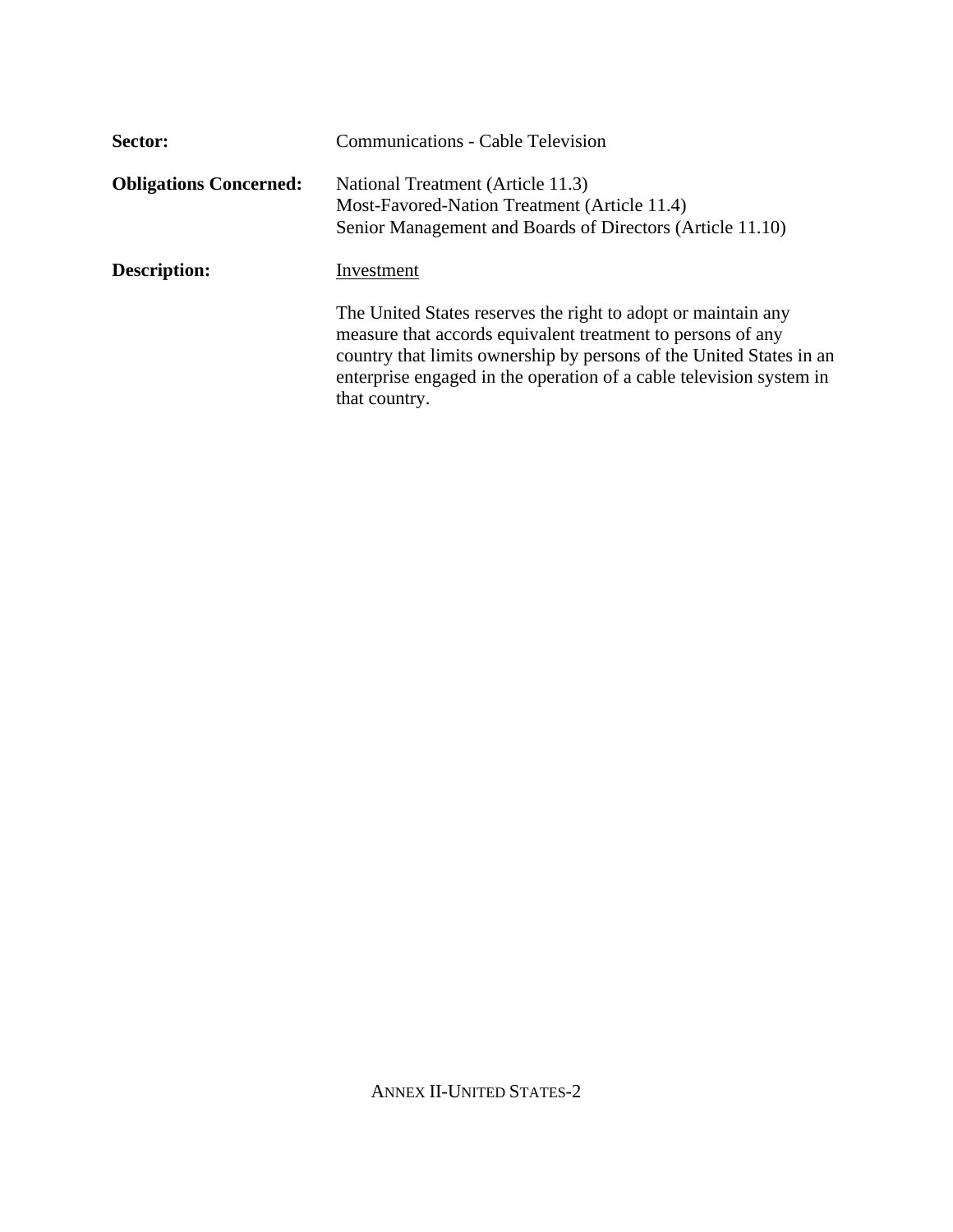| Sector:                       | <b>Social Services</b>                                                                                                                                                                                                                                                                                                                                                                                                                                                     |
|-------------------------------|----------------------------------------------------------------------------------------------------------------------------------------------------------------------------------------------------------------------------------------------------------------------------------------------------------------------------------------------------------------------------------------------------------------------------------------------------------------------------|
| <b>Obligations Concerned:</b> | National Treatment (Articles 10.2 and 11.3)<br>Most-Favored-Nation Treatment (Articles 10.3 and 11.4)<br>Local Presence (Article 10.5)<br>Performance Requirements (Article 11.9)<br>Senior Management and Boards of Directors (Article 11.10)                                                                                                                                                                                                                             |
| <b>Description:</b>           | Cross-Border Trade in Services and Investment<br>The United States reserves the right to adopt or maintain any<br>measure with respect to the provision of law enforcement and<br>correctional services, and the following services to the extent they<br>are social services established or maintained for a public purpose:<br>income security or insurance, social security or insurance, social<br>welfare, public education, public training, health, and child care. |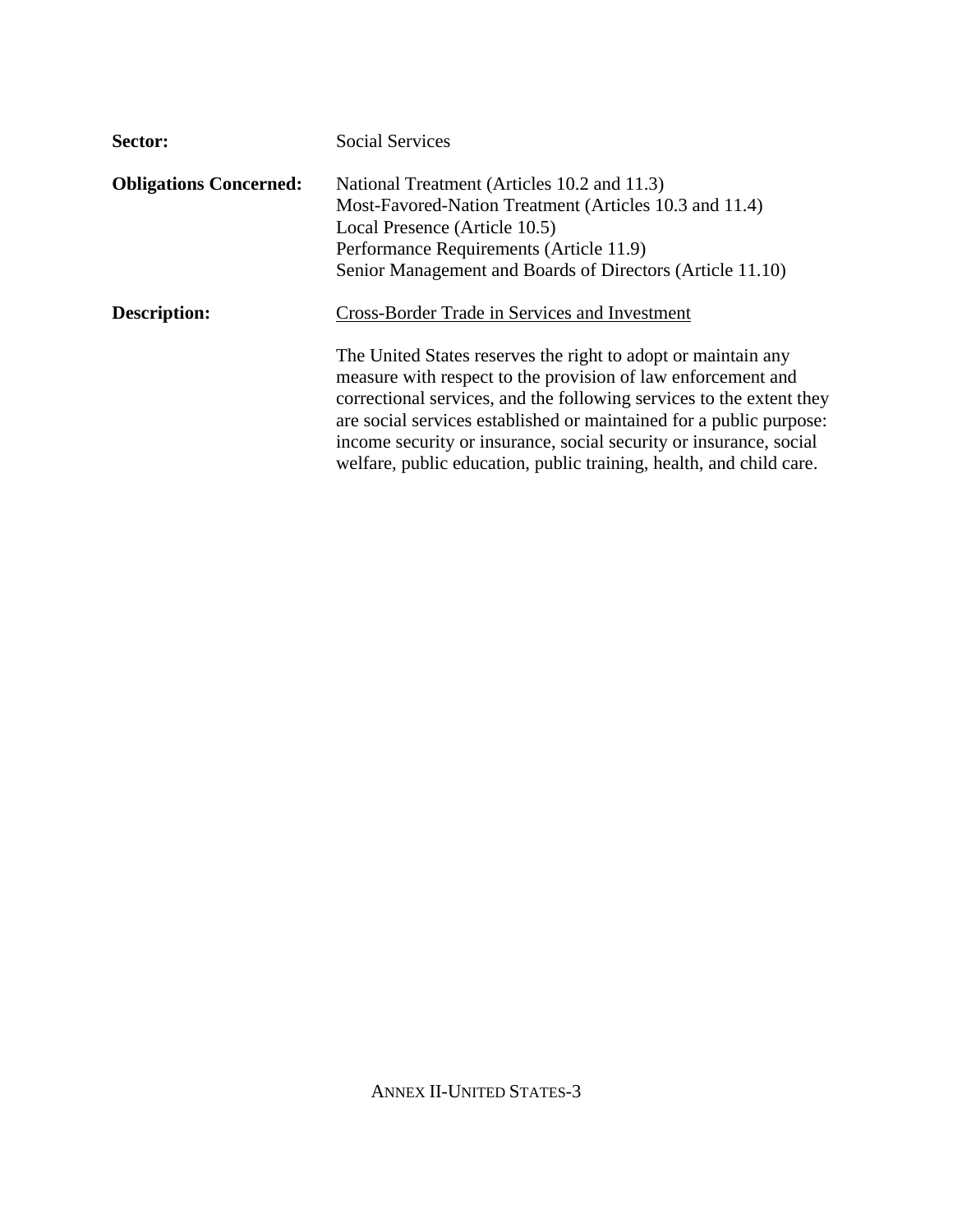| Sector:                       | <b>Minority Affairs</b>                                                                                                                                                                                                                                                                                    |
|-------------------------------|------------------------------------------------------------------------------------------------------------------------------------------------------------------------------------------------------------------------------------------------------------------------------------------------------------|
| <b>Obligations Concerned:</b> | National Treatment (Articles 10.2 and 11.3)<br>Local Presence (Article 10.5)<br>Performance Requirements (Article 11.9)<br>Senior Management and Boards of Directors (Article 11.10)                                                                                                                       |
| Description:                  | <b>Cross-Border Trade in Services and Investment</b>                                                                                                                                                                                                                                                       |
|                               | The United States reserves the right to adopt or maintain any<br>measure according rights or preferences to socially or<br>economically disadvantaged minorities, including corporations<br>organized under the laws of the State of Alaska in accordance with<br>the Alaska Native Claims Settlement Act. |
| <b>Existing Measures:</b>     | Alaska Native Claims Settlement Act, 43 U.S.C. §§ 1601 et seq.                                                                                                                                                                                                                                             |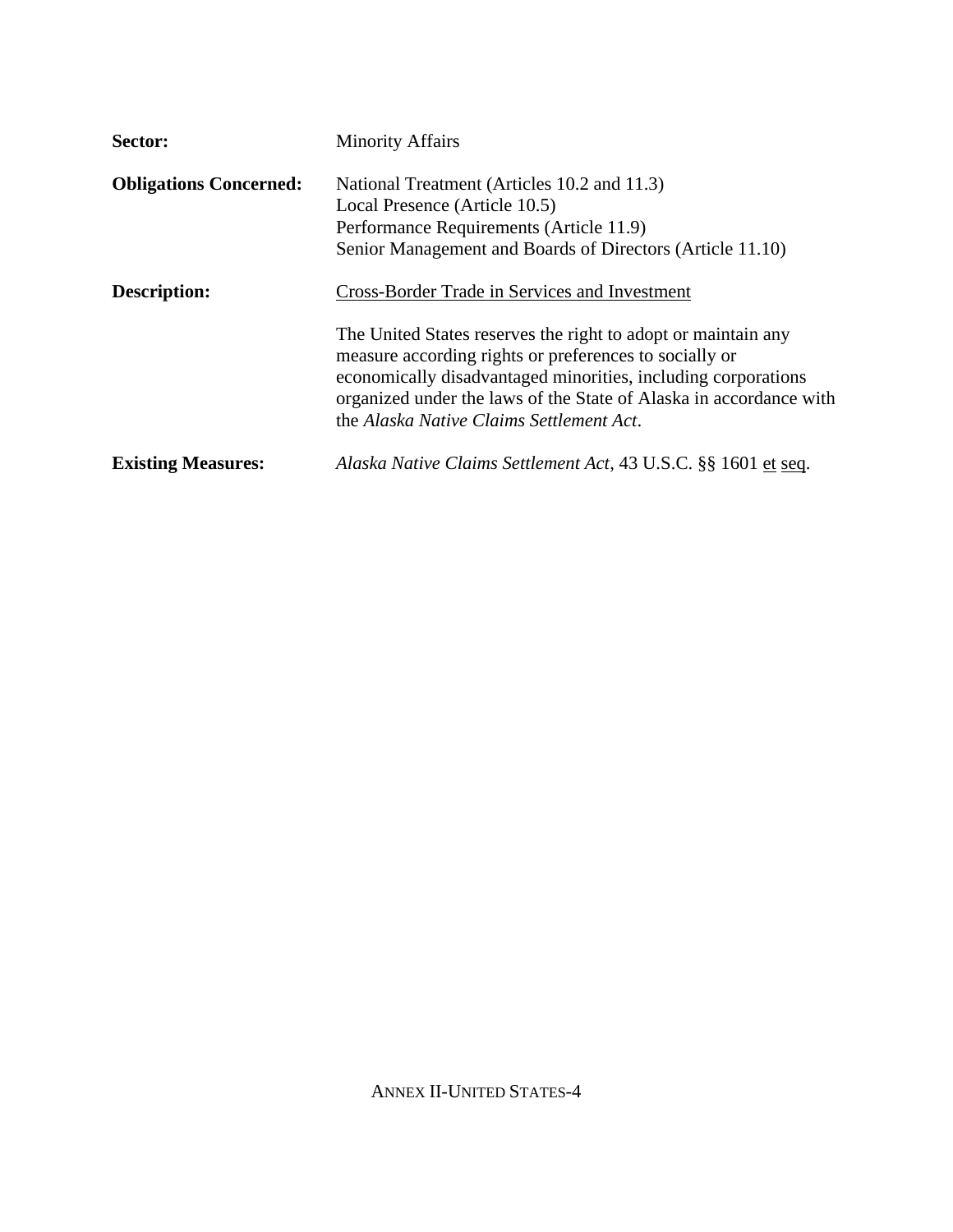| Sector:                       | Transportation |                                                                                                                                                                                                                                                                                                                                                                                        |
|-------------------------------|----------------|----------------------------------------------------------------------------------------------------------------------------------------------------------------------------------------------------------------------------------------------------------------------------------------------------------------------------------------------------------------------------------------|
| <b>Obligations Concerned:</b> |                | National Treatment (Articles 10.2 and 11.3)<br>Most-Favored-Nation Treatment (Articles 10.3 and 11.4)<br>Local Presence (Article 10.5)<br>Performance Requirements (Article 11.9)<br>Senior Management and Boards of Directors (Article 11.10)                                                                                                                                         |
| Description:                  |                | <b>Cross-Border Trade in Services and Investment</b>                                                                                                                                                                                                                                                                                                                                   |
|                               | following:     | The United States reserves the right to adopt or maintain any<br>measure relating to the provision of maritime transportation<br>services and the operation of U.S.-flagged vessels, including the                                                                                                                                                                                     |
|                               | (a)            | requirements for investment in, ownership and control of,<br>and operation of vessels and other marine structures,<br>including drill rigs, in maritime cabotage services,<br>including maritime cabotage services performed in the<br>domestic offshore trades, the coastwise trades, U.S.<br>territorial waters, waters above the continental shelf, and in<br>the inland waterways; |
|                               | (b)            | requirements for investment in, ownership and control of,<br>and operation of U.S.-flagged vessels in foreign trades;                                                                                                                                                                                                                                                                  |
|                               | (c)            | requirements for investment in, ownership or control of,<br>and operation of vessels engaged in fishing and related<br>activities in U.S. territorial waters and the Exclusive<br>Economic Zone;                                                                                                                                                                                       |
|                               | (d)            | requirements related to documenting a vessel under the U.S.<br>flag;                                                                                                                                                                                                                                                                                                                   |
|                               | (e)            | promotional programs, including tax benefits, available for<br>shipowners, operators, and vessels meeting certain<br>requirements;                                                                                                                                                                                                                                                     |
|                               | (f)            | certification, licensing, and citizenship requirements for<br>crew members on U.S.-flagged vessels;                                                                                                                                                                                                                                                                                    |
|                               | (g)            | manning requirements for U.S.-flagged vessels;                                                                                                                                                                                                                                                                                                                                         |
|                               |                | <b>ANNEX II-UNITED STATES-5</b>                                                                                                                                                                                                                                                                                                                                                        |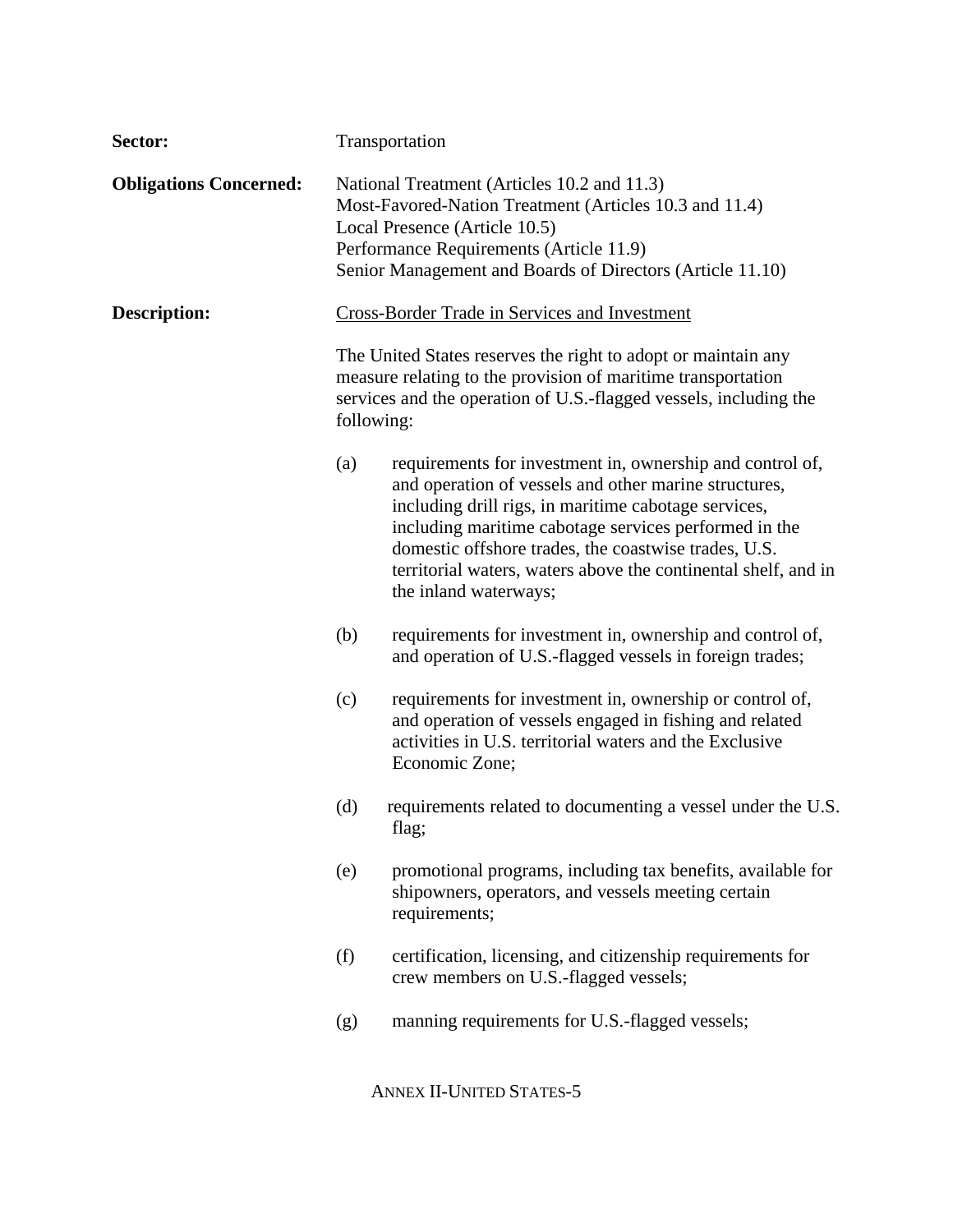|                           | (h) | all matters under the jurisdiction of the Federal Maritime<br>Commission;                                                                                                                                                                                                                                                                                                                                                                                                                                                                                                                                                                   |
|---------------------------|-----|---------------------------------------------------------------------------------------------------------------------------------------------------------------------------------------------------------------------------------------------------------------------------------------------------------------------------------------------------------------------------------------------------------------------------------------------------------------------------------------------------------------------------------------------------------------------------------------------------------------------------------------------|
|                           | (i) | negotiation and implementation of bilateral and other<br>international maritime agreements and understandings;                                                                                                                                                                                                                                                                                                                                                                                                                                                                                                                              |
|                           | (j) | limitations on longshore work performed by crew members;                                                                                                                                                                                                                                                                                                                                                                                                                                                                                                                                                                                    |
|                           | (k) | tonnage duties and light money assessments for entering<br>U.S. waters; and                                                                                                                                                                                                                                                                                                                                                                                                                                                                                                                                                                 |
|                           | (1) | certification, licensing, and citizenship requirements for<br>pilots performing pilotage services in U.S. territorial waters.                                                                                                                                                                                                                                                                                                                                                                                                                                                                                                               |
|                           |     | The following activities are not included in this reservation.<br>However, the treatment in (b) is conditional upon obtaining<br>comparable market access in these sectors from Australia:                                                                                                                                                                                                                                                                                                                                                                                                                                                  |
|                           | (a) | vessel construction and repair; and                                                                                                                                                                                                                                                                                                                                                                                                                                                                                                                                                                                                         |
|                           | (b) | landside aspects of port activities, including operation and<br>maintenance of docks; loading and unloading of vessels<br>directly to or from land; marine cargo handling; operation<br>and maintenance of piers; ship cleaning; stevedoring;<br>transfer of cargo between vessels and trucks, trains,<br>pipelines, and wharves; waterfront terminal operations;<br>boat cleaning; canal operation; dismantling of vessels;<br>operation of marine railways for drydocking; marine<br>surveyors, except cargo; marine wrecking of vessels for<br>scrap; and ship classification societies.                                                 |
| <b>Existing Measures:</b> |     | Merchant Marine Act of 1920, §§ 19 and 27, 46 App.<br>U.S.C. § 876 and § 883 et seq.<br>Jones Act Waiver Statute, 64 Stat 1120, 46 U.S.C. App.,<br>note preceding Section 1<br>Shipping Act of 1916, 46 U.S.C. App. §§ 802 and 808<br>Merchant Marine Act of 1936, 46 U.S.C. App. §§ 1151 et<br>seq., 1160-61, 1171 et seq., 1241(b), 1241-1, 1244, and<br>1271 et seq.<br>Merchant Ship Sales Act of 1946, 50 U.S.C. App. § 1738<br>46 App. U.S.C. §§ 121, 292, and 316<br>46 U.S.C. §§ 12101 et seq. and 31301 et seq.<br>46 U.S.C. §§ 8904 and 31328(2)<br>Passenger Vessel Act, 46 App. U.S.C. § 289<br><b>ANNEX II-UNITED STATES-6</b> |
|                           |     |                                                                                                                                                                                                                                                                                                                                                                                                                                                                                                                                                                                                                                             |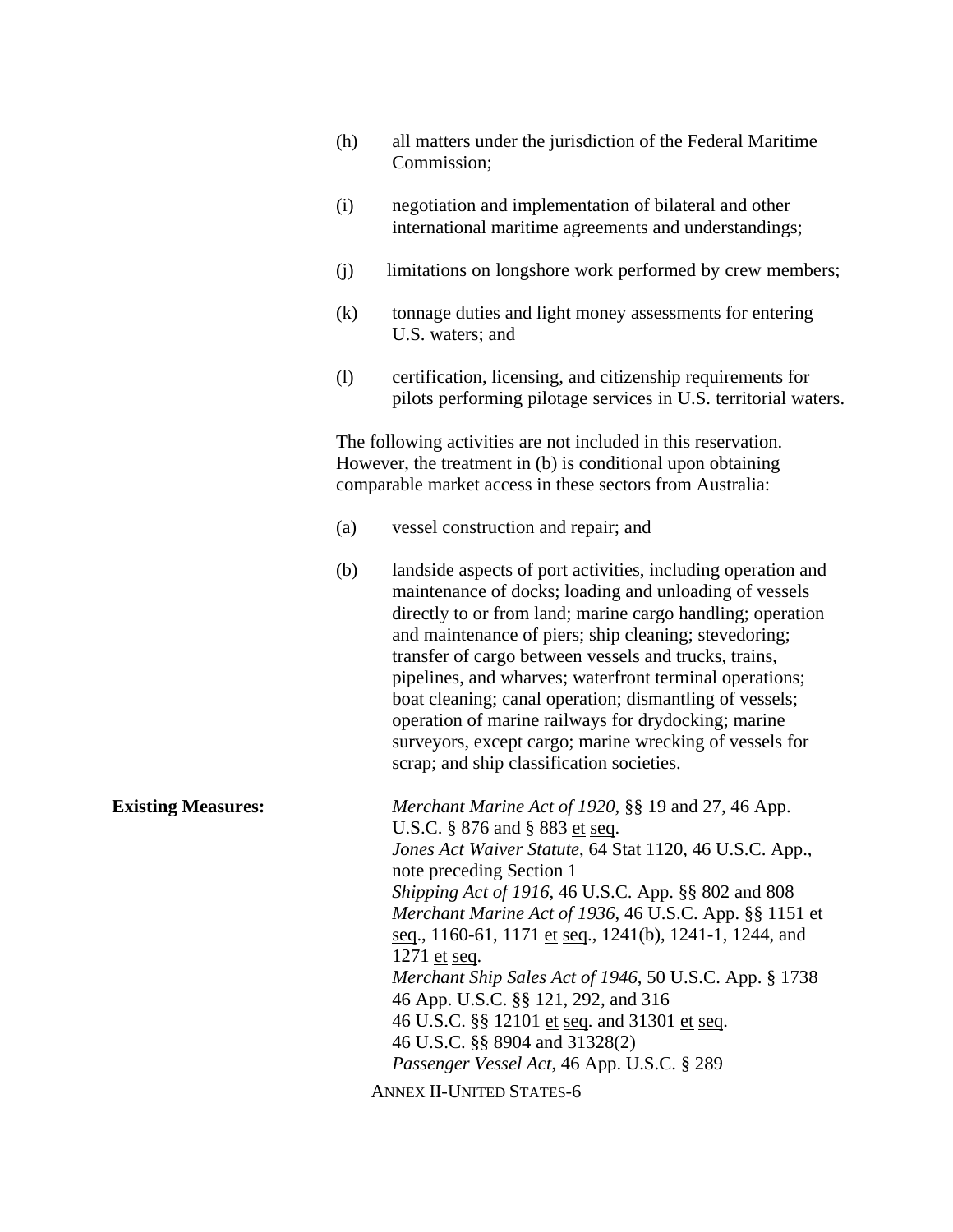42 U.S.C. §§ 9601 et seq.; 33 U.S.C. §§ 2701 et seq.; 33 U.S.C. §§ 1251 et seq.

46 U.S.C. §§ 3301 et seq., 3701 et seq., 8103, and 12107(b) *Shipping Act of 1984*, 46 App. U.S.C. §§ 1708 and 1712 *The Foreign Shipping Practices Act of 1988*, 46 App. U.S.C. § 1710a

*Merchant Marine Act, 1920*, 46 App. U.S.C. §§ 861 et seq. *Shipping Act of 1984*, 46 App. U.S.C. §§ 1701 et seq. *Alaska North Slope*, 104 Pub. L. 58; 109 Stat. 557

Longshore restrictions and reciprocity, 8 U.S.C. §§ 1101 et seq.

Vessel escort provisions, Section 1119 of Pub. L. 106-554, as amended

*Nicholson Act*, 46 App. U.S.C. § 251

*Commercial Fishing Industry Vessel Anti-Reflagging Act of 1987*, 46 U.S.C. § 2101 and 46 U.S.C. § 12108

43 U.S.C. § 1841

22 U.S.C. § 1980

*Intercoastal Shipping Act*, 46 U.S.C. App. § 843

46 U.S.C. § 9302, 46 U.S.C. § 8502; Agreement Governing the Operation of Pilotage on the Great Lakes, Exchange of Notes at Ottawa, August 23, 1978, and March 29, 1979, TIAS 9445

*Magnuson Fishery Conservation and Management Act*, 16 U.S.C. §§ 1801 et seq.

19 U.S.C. § 1466

*North Pacific Anadramous Stocks Convention Act of 1972*, P.L. 102-587; *Oceans Act of 1992, Title VII*

*Tuna Convention Act*, 16 U.S.C. §§ 951 et seq.

*South Pacific Tuna Act of 1988*, 16 U.S.C. §§ 973 et seq.

*Northern Pacific Halibut Act of 1982*, 16 U.S.C. §§ 773 et seq.

*Atlantic Tunas Convention Act*, 16 U.S.C. §§ 971 et seq. *Antarctic Marine Living Resources Convention Act of 1984*, 16 U.S.C. §§ 2431 et seq.

*Pacific Salmon Treaty Act of 1985*, 16 U.S.C. §§ 3631 et seq.

*American Fisheries Act*, 46 U.S.C. § 12102(c) and 46 U.S.C. § 31322(a)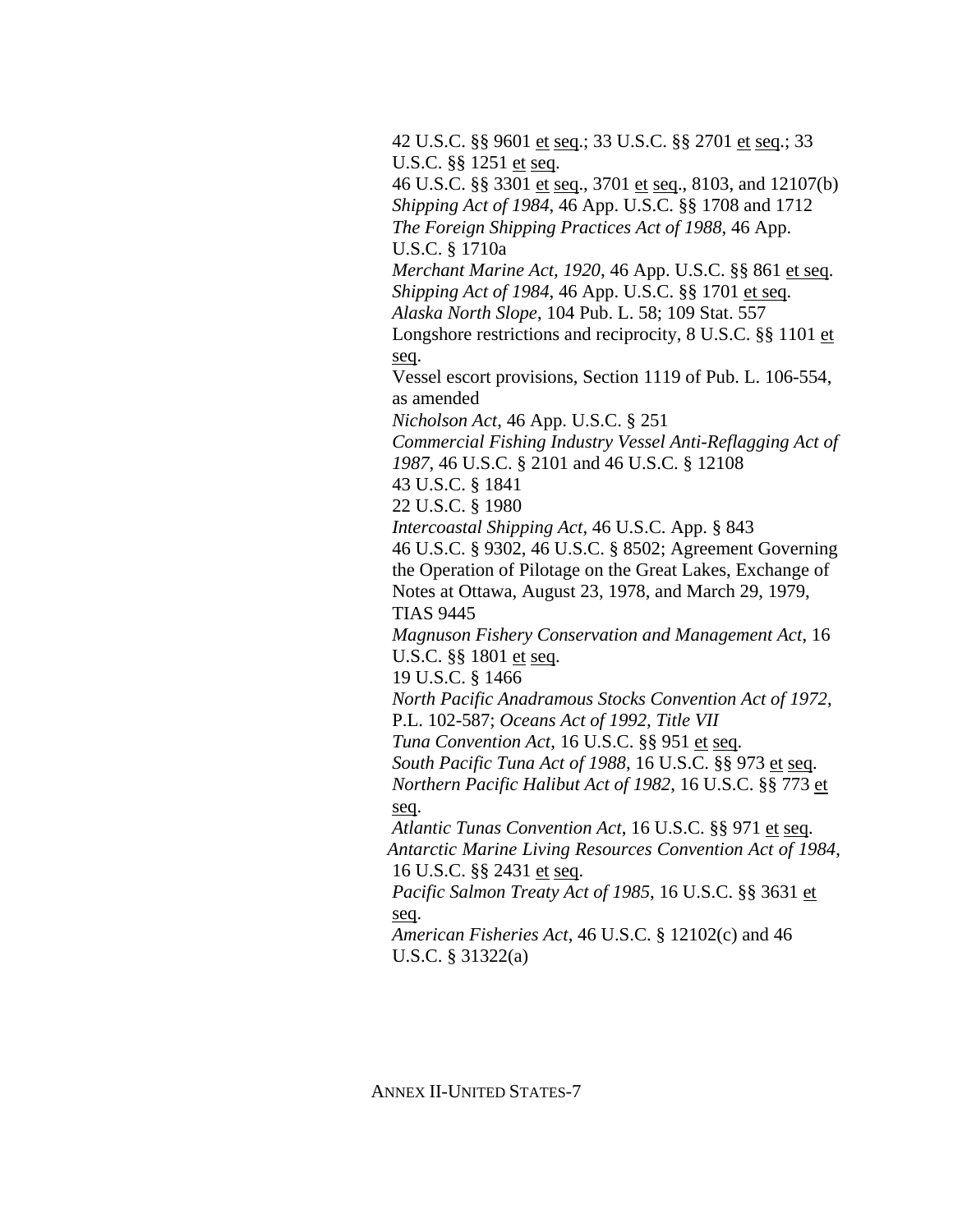| Sector:                       | All                            |
|-------------------------------|--------------------------------|
| <b>Obligations Concerned:</b> | Market Access (Article 10.4)   |
| <b>Description:</b>           | Cross-Border Trade in Services |

The United States reserves the right to adopt or maintain any measure that is not inconsistent with the United States' obligations under Article XVI of the General Agreement on Trade in Services.